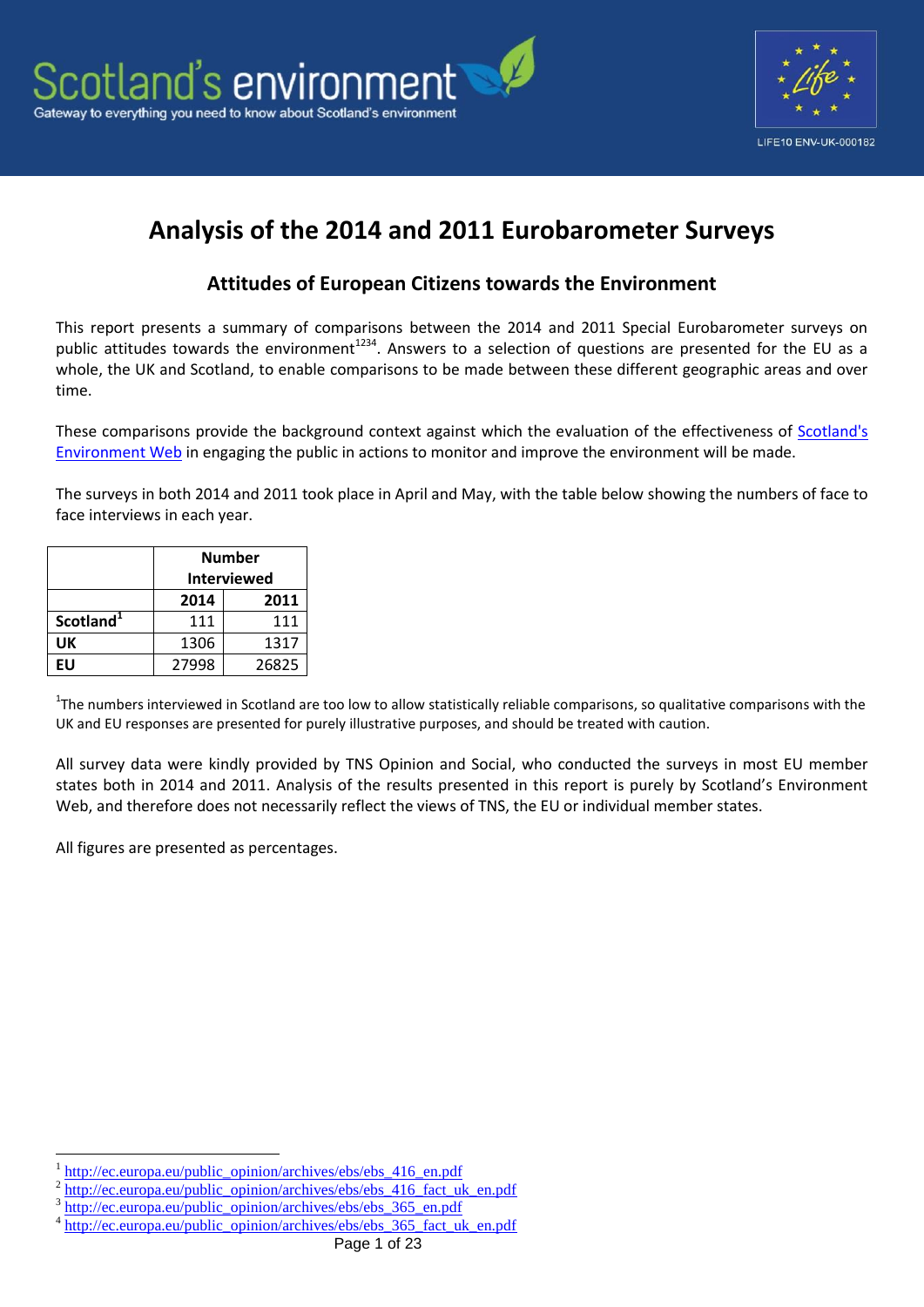

## **Europeans and their concerns about the environment**

#### **Qn.1 How important is protecting the environment to you personally?**

|                         | 2014 |     |                 | 2011           |    |          |  |
|-------------------------|------|-----|-----------------|----------------|----|----------|--|
|                         | EU   | UKI | <b>Scotland</b> | EU             |    | Scotland |  |
| <b>Very important</b>   | 53   | 54  |                 | 5 <sup>7</sup> | 58 | 48       |  |
| <b>Fairly important</b> |      | 40  |                 | 37             | 36 | 39       |  |
| Not very important      |      |     |                 |                |    |          |  |
| Not at all important    |      |     |                 |                |    |          |  |
| Don't know              |      |     |                 |                |    |          |  |



The inner three rings show results for 2014 (EU, UK, Sco), the outer three rings for 2011

Protection of the environment is clearly important to the vast majority of those interviewed, and this perceived importance has not diminished significantly between 2011 and 2014. Combined figures for 'very' important and 'fairly' important are a little lower for Scotland than the UK and EU, but still stand at about 90%.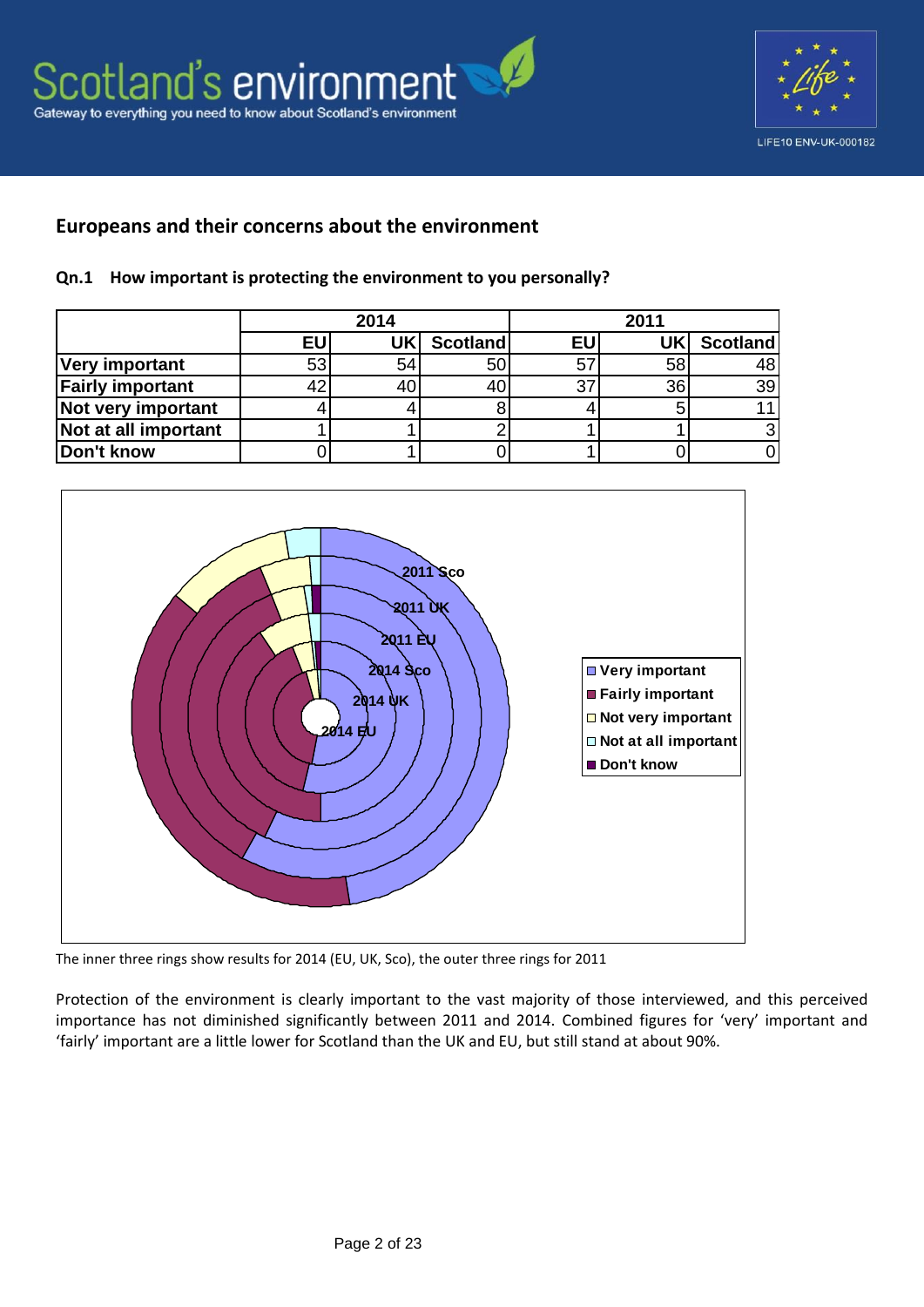

#### **Qn.2 From the following list, please pick the five main environmental issues you are worried about**

|                                                |    | 2014 |                 |     | 2011      |                 |
|------------------------------------------------|----|------|-----------------|-----|-----------|-----------------|
| <b>Issue</b>                                   | EU | UK   | <b>Scotland</b> | leu | <b>UK</b> | <b>Scotland</b> |
| Man made disasters <sup>1</sup>                |    |      |                 | 41  | 34        | 36              |
| Natural disasters <sup>1</sup>                 |    |      |                 | 31  | 26        | 28              |
| Climate change <sup>1</sup>                    |    |      |                 | 34  | 36        | 25              |
| <b>GMOS</b>                                    |    |      |                 | 22  | 15        | 16              |
| Impact of current transport modes <sup>1</sup> |    |      |                 | 15  | 19        | 14              |
| <b>Growing amount of waste</b>                 | 43 | 48   | 48              | 37  | 36        | $\overline{31}$ |
| <b>Air pollution</b>                           | 56 | 52   | 44              | 37  | 29        | $\overline{22}$ |
| Impact on our health of chemicals              | 43 | 34   | 41              | 35  | 29        | 33              |
| <b>Water pollution</b>                         | 50 | 39   | 38              | 43  | 32        | $\overline{34}$ |
| <b>Agricultural pollution</b>                  | 29 | 19   | 26              | 26  | 18        | $\overline{11}$ |
| Loss or extinction of species / habitats       | 26 | 30   | 25              | 22  | 22        | $\overline{27}$ |
| <b>Urban problems</b>                          | 23 | 31   | 21              | 17  | 25        | $\overline{16}$ |
| Spread of INNS <sup>2</sup>                    | 11 | 15   | 21              |     |           |                 |
| <b>Depletion of natural resources</b>          | 36 | 29   | 19              | 31  | 33        | $\overline{37}$ |
| Shortage of drinking water <sup>2</sup>        | 27 | 18   | 17              |     |           |                 |
| Land take <sup>2</sup>                         | 15 | 26   | 17              |     |           |                 |
| <b>Noise pollution</b>                         | 15 | 20   | 13              | 8   | 12        | 10 <sup>1</sup> |
| <b>Our consumption habits</b>                  | 24 | 16   | 10              | 20  | 20        | 14              |
| <b>Other</b>                                   |    | 2    | 6               |     | 4         | 8               |
| <b>None</b>                                    | 1  | 5    | $6\phantom{1}6$ |     | 1         |                 |
| Soil degradation <sup>2</sup>                  | 13 | 5    | 5               |     |           |                 |
| Don't know                                     | 0  |      | 4               |     | 4         | 0               |

 $\frac{1}{1}$ issue listed in 2011 only, <sup>2</sup>issue listed in 2014 only

Comparisons between 2014 and 2011 are not straightforward, as the list of issues used in each year differs significantly.

In 2014, air pollution, water pollution, the growing amount of waste and the impact of chemicals on health featured in the top five issues of concern in the EU, UK and Scotland.

In 2011 the answers were more mixed, but water pollution and waste still featured in the top 5 in all three geographic areas, and the impact of chemicals featured in the top 5 in the EU and Scotland. The depletion of natural resources featured in the top 5 in the UK and Scotland, but only appeared in the top 5 at EU level in 2014.

Air pollution only featured in the top 5 at EU level in 2011 (in fourth place), but appeared in the top 2 in all three geographic areas in 2014. This may indicate that air pollution is assuming greater prominence as an issue across the EU.

Climate change only featured in the top 5 in the UK in 2011, being mentioned as a concern by between a quarter and a third of respondents. The issue was not included in the list in 2014.

Man made disasters featured in the top 5 in all three geographic areas in 2011, but again the issue was not listed in 2014.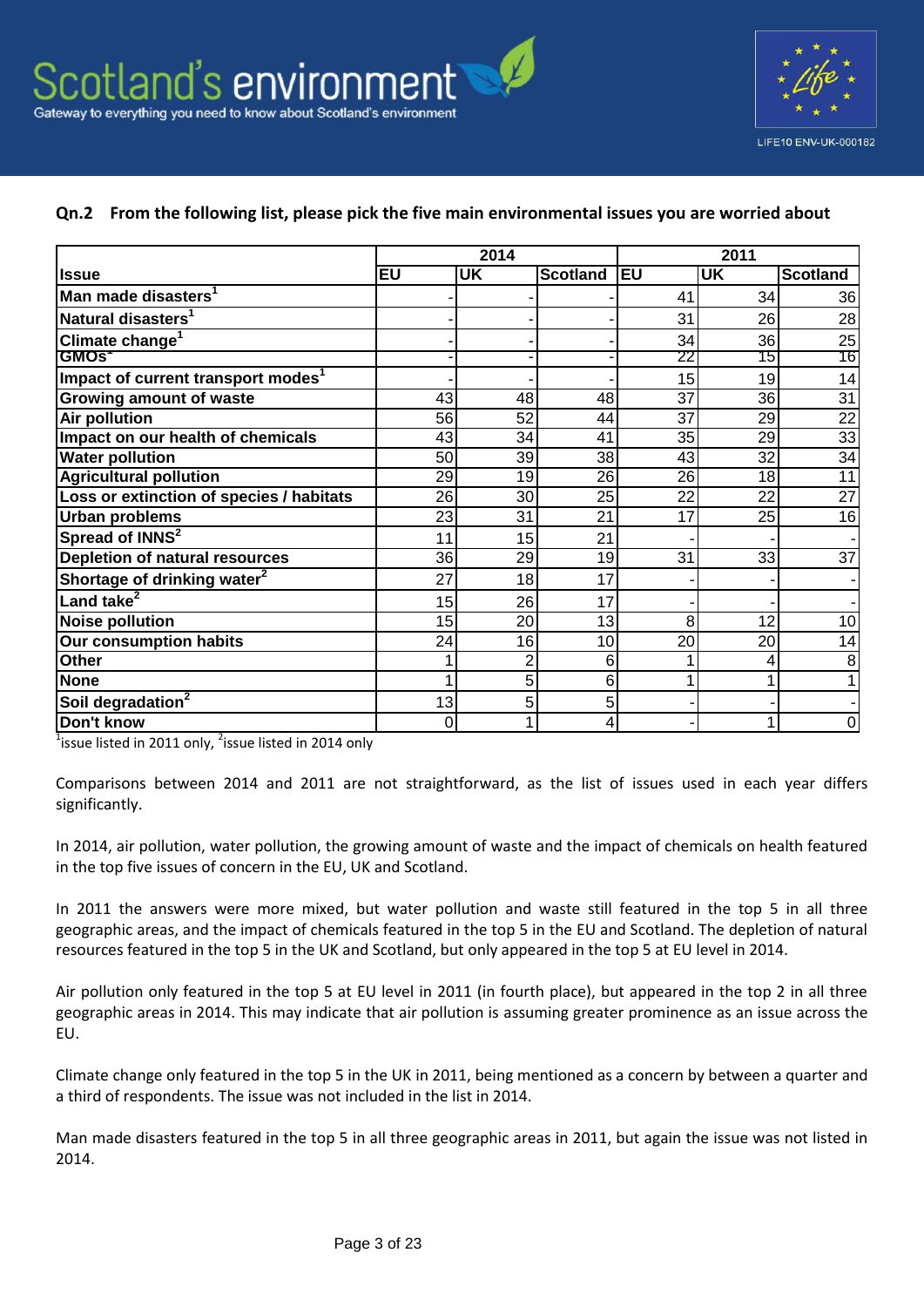

Amongst the [key messages](http://www.environment.scotland.gov.uk/get-informed/state-of-the-environment-summary) in the 2014 report on the State of Scotland's Environment, air pollution (particularly in urban areas), climate change, threats to species and habitats, and nutrient pollution in freshwaters are highlighted as areas of concern. There is therefore some overlap with the concerns of citizens in the EU, UK and Scotland as expressed in these surveys, but not complete agreement. For example, the impact of chemicals on health seems to be a more significant and growing concern for citizens than climate change. This may reflect the fact that climate change is considered to be a global issue, of less immediacy in people's lives.

## **Behaviour regarding the environment**

**Qn13.1 Please tell me to what extent you agree or disagree with the following statement – As an individual you can play a role in protecting the environment in (OUR COUNTRY)**

|                         |    | 2014 |          | 2011 |    |                 |  |
|-------------------------|----|------|----------|------|----|-----------------|--|
|                         | EU | UK'  | Scotland | EU   |    | <b>Scotland</b> |  |
| <b>Totally agree</b>    |    |      | 43       | 41   | 46 | 52              |  |
| Tend to agree           |    | 45   | 35       | 44   | 45 | 36              |  |
| <b>Tend to disagree</b> |    |      | 15       |      |    |                 |  |
| <b>Totally disagree</b> |    |      |          |      |    |                 |  |
| Don't know              |    |      |          |      |    |                 |  |



The inner three rings show results for 2014 (EU, UK, Sco), the outer three rings for 2011

A clear majority of respondents agreed that they had a role to play as an individual in protecting the environment in their country. Combined figures for 'totally agree' and 'tend to agree' were either the same or slightly down in all three geographic areas in 2014 compared to 2011. Combined figures for Scotland in 2014 were somewhat lower than for the UK and EU, but were still approaching 80%.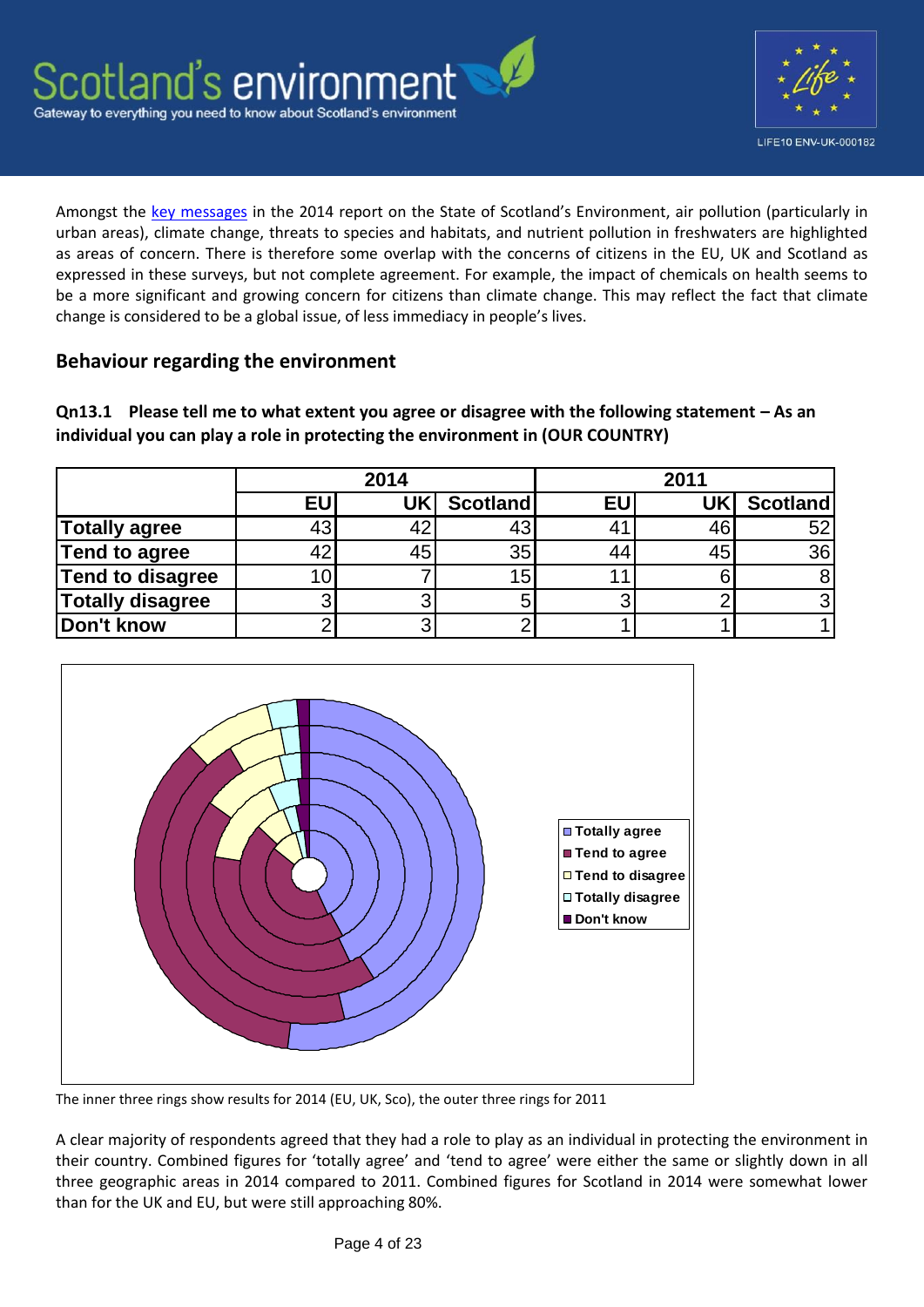



**Qn13.3 Please tell me to what extent you agree or disagree with the following statement – Environmental issues have a direct effect on your daily life**

|                         | 2014 |    |                 | 2011      |           |                 |  |
|-------------------------|------|----|-----------------|-----------|-----------|-----------------|--|
|                         | EU   | UK | <b>Scotland</b> | <b>EU</b> | <b>UK</b> | <b>Scotland</b> |  |
| Totally agree           | 35   | 32 | 29              | 35        | 26        | 23              |  |
| Tend to agree           |      | 46 | 37              | 41        | 43        | 42              |  |
| Tend to disagree        |      | 16 | 24              | 18        | າາ        | 22              |  |
| <b>Totally disagree</b> |      |    |                 |           |           | 13              |  |
| Don't know              |      |    |                 |           |           |                 |  |



The inner three rings show results for 2014 (EU, UK, Sco), the outer three rings for 2011

Again, a clear majority of respondents agreed that environmental issues had a direct effect on their daily lives. There were no major changes between 2011 and 2014. A higher proportion of respondents across the EU were in total agreement than were in the UK and Scotland.

Combined figures for 'totally agree' and 'tend to agree' were lower in Scotland than they were in the UK and EU for both 2014 and 2011, but still accounted for two thirds of responses.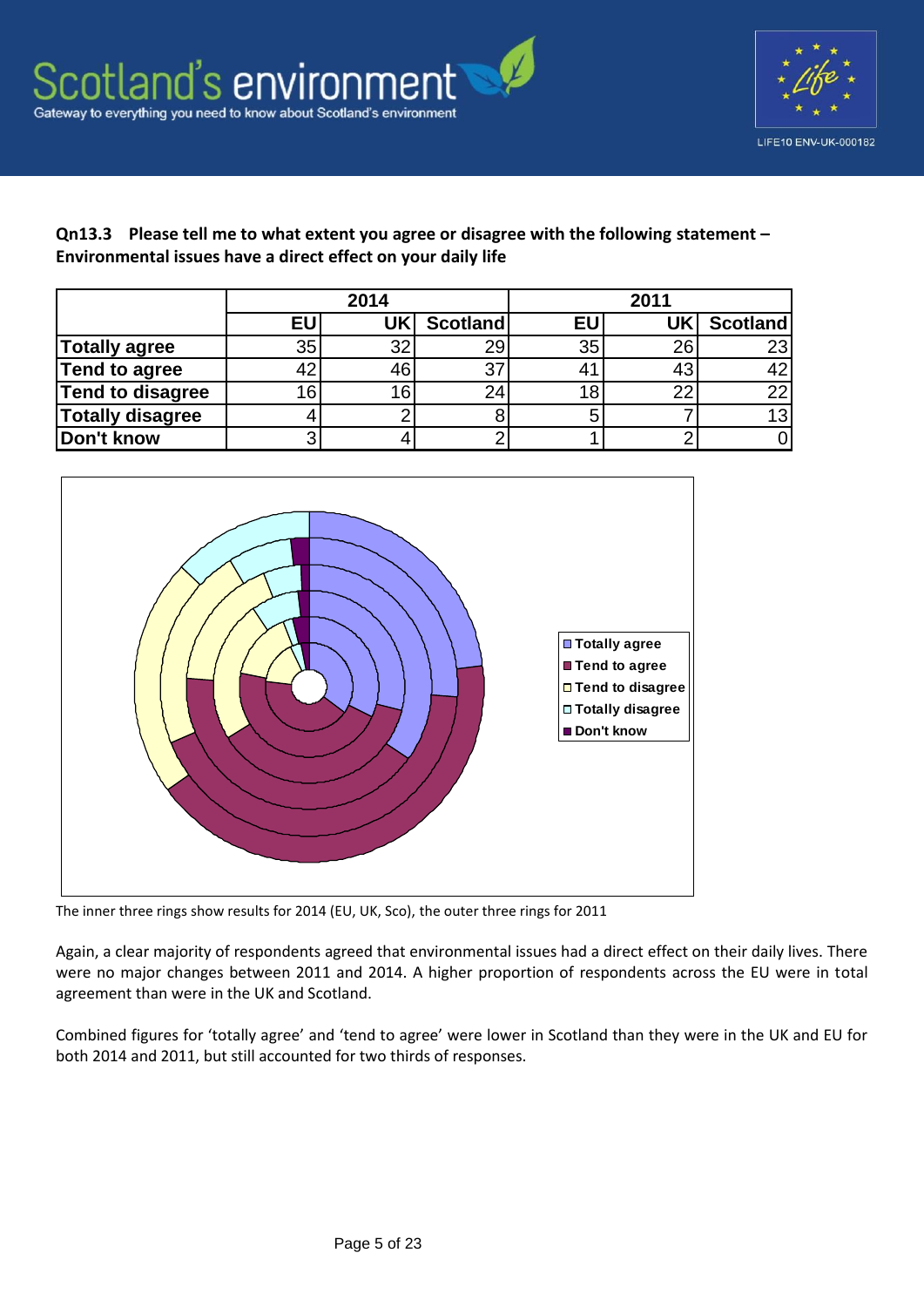



# **Current behaviour and expected priorities regarding the environment**

#### **Qn.11 Have you done any of the following for environmental reasons in the past month?**

|                                                           |    | 2014 |                 |                 | 2011 |                 |
|-----------------------------------------------------------|----|------|-----------------|-----------------|------|-----------------|
| <b>Action</b>                                             | EU | UK   | Scotland        | EU              | UK   | <b>Scotland</b> |
| Separated most of your waste for recycling                | 72 | 79   |                 | 62              | 79   | 83              |
| Reduced waste e.g. by avoiding over-packaged products and |    |      |                 |                 |      |                 |
| buying products with a longer life                        | 33 | 40   | 43              | 35 <sub>l</sub> | 44   | 37              |
| Cut down your energy consumption                          | 52 | 56   | 4 <sup>1</sup>  | 54              | 52   | 43              |
| Cut down your water consumption                           | 37 | 36   | 31              | 42              | 37   | 25              |
| Chosen a more environmentally friendly way of traveling   | 35 | 38   | 27              | 32              | 37   | 28              |
| <b>Chosen local products</b>                              | 35 | 29   | 26              | 30 <sup>1</sup> | 31   | 26              |
| Used your car less                                        | 20 | 21   | 23              | 18              | 25   | 12              |
| <b>Bought environmentally friendly products</b>           | 21 | 22   | 15              | 20              | 21   |                 |
| <b>None</b>                                               | 4  |      | 10 <sub>1</sub> |                 |      |                 |
| Don't know                                                |    |      |                 |                 |      |                 |
| <b>Other</b>                                              |    |      |                 |                 |      |                 |

Separating waste for recycling was the top response across the board in both 2014 and 2011.

Cutting down energy consumption was the second biggest response in every instance except for Scotland in 2014, when it was placed third.

Reducing waste by avoiding over-packaged products or buying products with a longer life was also a common response, featuring in the top 3 in both the UK and Scotland in 2014 and 2011, and in the top 4 in the EU in 2011.

Choosing a more environmentally friendly way of travelling featured in the top 5 responses across the board, generally being placed fourth or fifth in each geographic area.

Cutting down water consumption featured in the top 3 EU responses in both 2014 and 2011, whereas this action was placed fourth or fifth in the UK and Scotland. This probably reflects the fact that water resources are more of a concern in Southern EU states.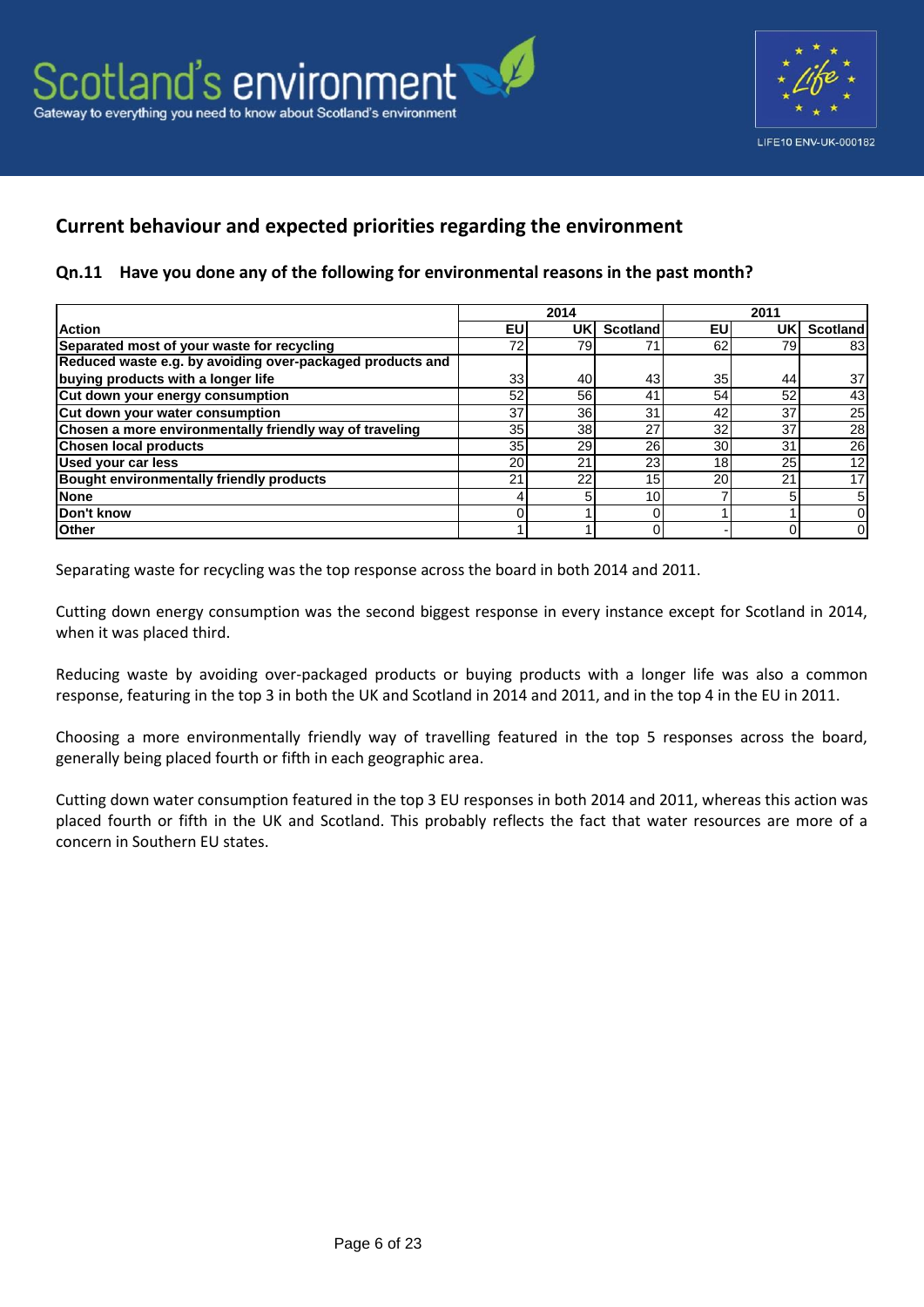

### **Qn.12 In your opinion, which of these should be the top three priorities for people in (OUR COUNTRY) in their daily life to protect the environment?**

|                                                                             |           | 2014            |                 |    | 2011 |                 |
|-----------------------------------------------------------------------------|-----------|-----------------|-----------------|----|------|-----------------|
| Priority                                                                    | <b>EU</b> | UKI             | <b>Scotland</b> | EU | UKI  | <b>Scotland</b> |
| Pay a little more in taxes to help protect the environment <sup>1</sup>     |           |                 |                 |    |      | 5               |
| Use public transport as much as possible instead of using your own car      | 39        | 41              | 45              | 36 | 41   | 40              |
| Sort waste so that it can be recycled                                       | 54        | 44              | 44              | 60 | 60   | 65              |
| Reduce food waste through smarter purchasing, storage, preparation and      |           |                 |                 |    |      |                 |
| use of leftovers <sup>2</sup>                                               | 33        | 45              | 41              |    |      |                 |
| Reduce your home energy consumption (lighting, heating, household           |           |                 |                 |    |      |                 |
| appliances)                                                                 | 39        | 40              | 34              | 47 | 45   | 48              |
| Reduce waste e.g. by avoiding over-packaged products and buying             |           |                 |                 |    |      |                 |
| products with a longer life                                                 | 24        | 24              | 22              | 32 | 31   | 28              |
| Buy more local products and avoid products that come from far away          | 22        | 20              | 22              | 28 | 25   | 24              |
| Purchase environmentally friendly products for your daily needs             | 22        | 16 <sub>1</sub> | 14              | 26 | 13   | 13              |
| Replace your car with a more energy efficient one, even if it is smaller or |           |                 |                 |    |      |                 |
| more expensive                                                              | 13        | 15              | 13              | 15 | 18   | 19              |
| Reduce water consumption at home <sup>2</sup>                               | 14        | 10              |                 |    |      |                 |
| Consider environmental aspects when you make large purchases                |           | 9               |                 | 15 | 11   | 10              |
| Don't know                                                                  |           |                 |                 |    |      |                 |
| <b>None</b>                                                                 |           |                 |                 |    |      | $\mathfrak{p}$  |
| <b>Other</b>                                                                |           |                 |                 |    |      | 2               |

 $\frac{1}{1}$ priority listed in 2011 only, <sup>2</sup>priority listed in 2014 only

Again, the sorting of waste for recycling featured highly, being placed top in all three geographic areas in 2011 and top or second in 2014.

Reducing home energy consumption and increasing the use of public transport always featured in the top 3 priorities.

Reduction of food waste featured in the top 3 in the UK and Scotland in 2014, but this was not listed as an activity in the 2011 survey.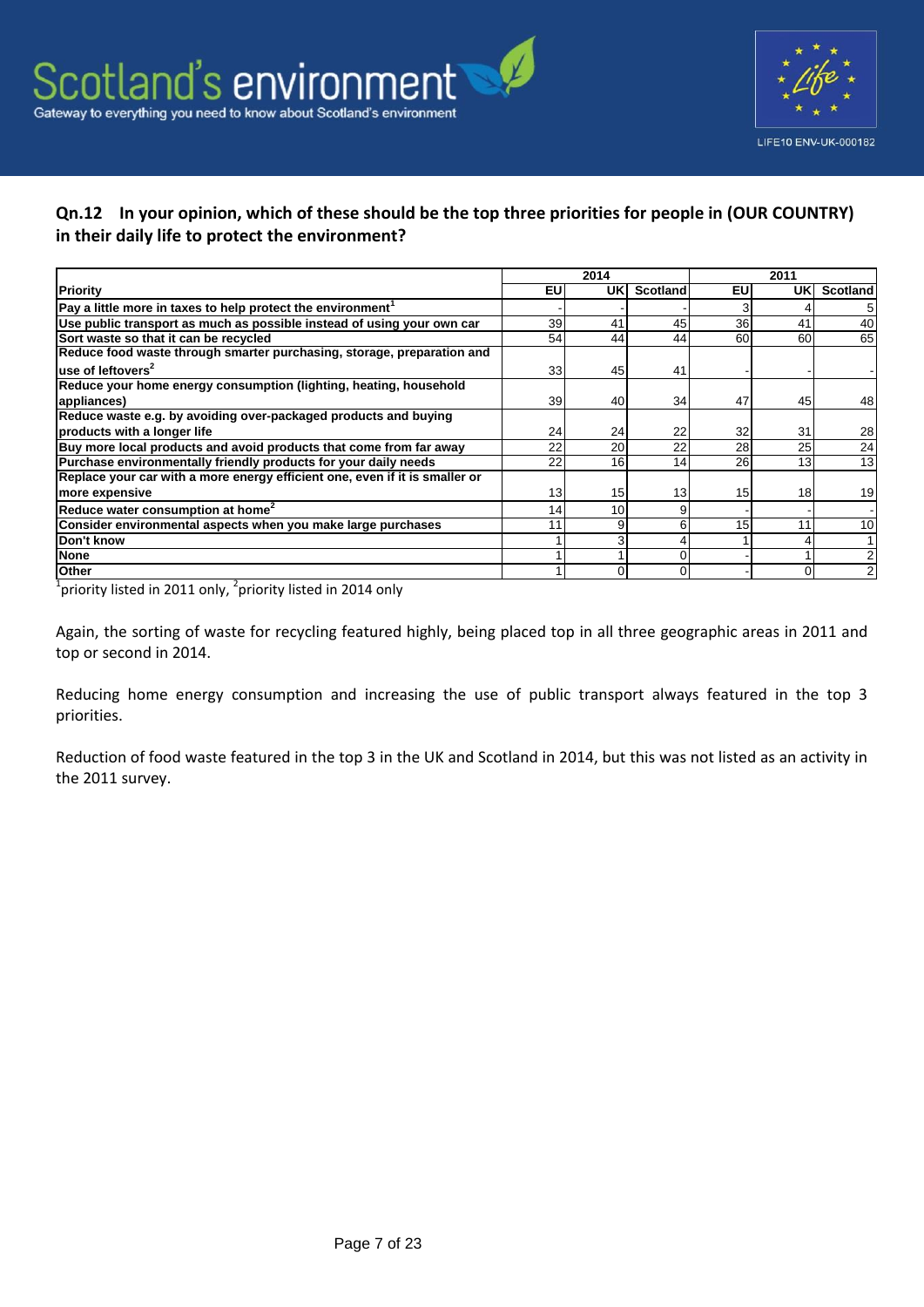



### **Information about environmental issues**

**Qn.3 In general, do you consider that you are very well, fairly well, fairly badly or very badly informed about environmental issues?**

|                              |    | 2014 |                 | 2011        |     |                 |  |
|------------------------------|----|------|-----------------|-------------|-----|-----------------|--|
|                              | EU | UK   | <b>Scotland</b> | EU          | UKI | <b>Scotland</b> |  |
| Very well informed           |    |      |                 |             |     |                 |  |
| <b>Fairly well informed</b>  | 54 | 59   | 60              |             | 63  |                 |  |
| <b>Fairly badly informed</b> | 31 | 24.  | 24              | $3^{\circ}$ | 19  | 19              |  |
| <b>Very badly informed</b>   |    |      |                 |             |     |                 |  |
| Don't know                   |    |      |                 |             |     |                 |  |



The inner three rings show results for 2014 (EU, UK, Sco), the outer three rings for 2011

Most respondents (between half and two thirds) considered themselves to be fairly well informed about environmental issues.

However, a significant proportion of respondents (between a quarter and a third in 2014) considered themselves to be fairly badly informed.

A slightly higher proportion of respondents across the EU considered themselves to be fairly badly informed in comparison to both the UK and Scotland. This was the case in 2011 and 2014.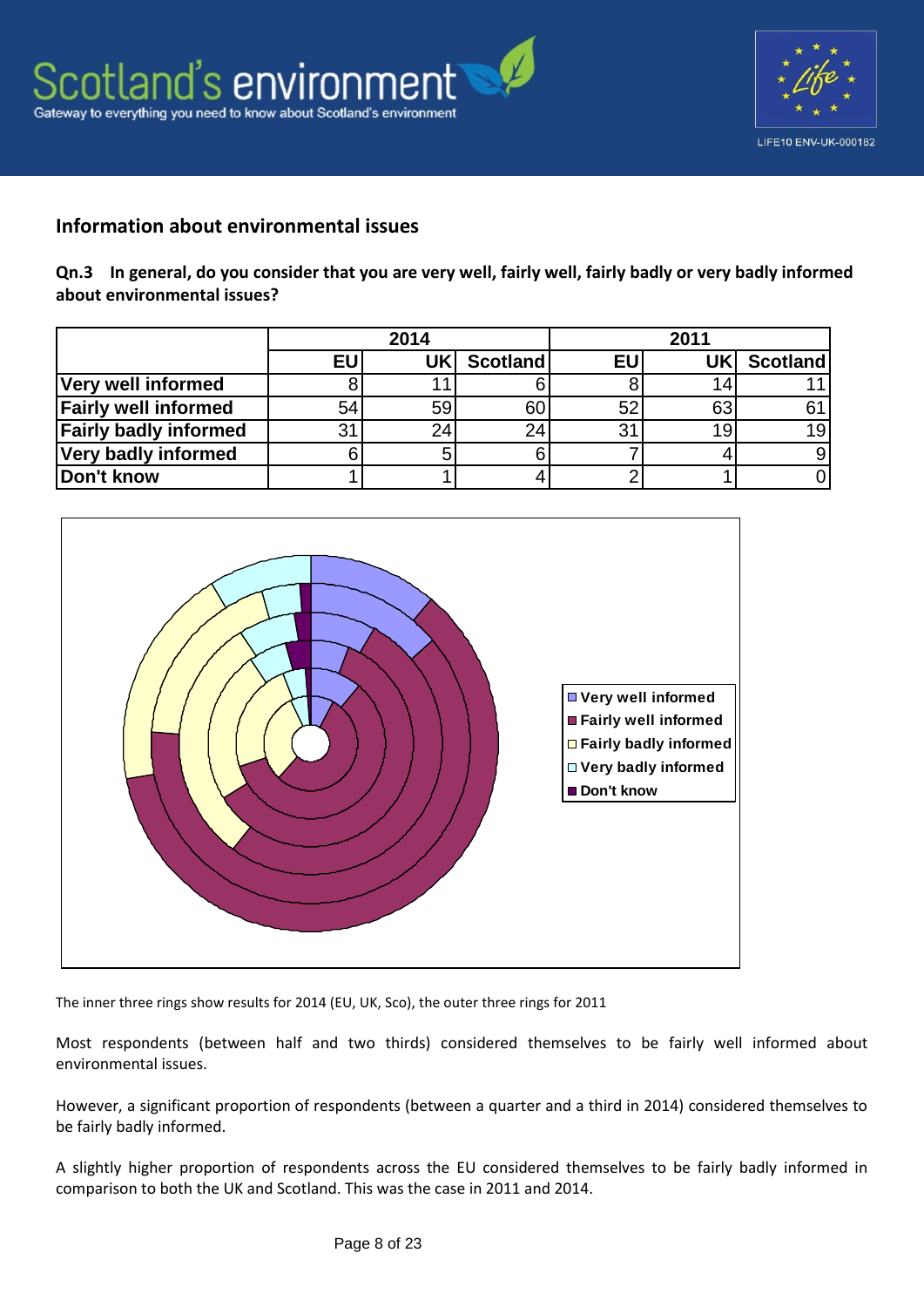

The combined figures for 'very well' and 'fairly well' informed dropped slightly between 2011 and 2014 in the UK and Scotland, bringing them more into line with the combined responses for the EU as a whole.

#### **Qn.4 From the following list, please pick the five main issues about which you feel you most particularly lack information**

|                                                |                         | 2014      |                 |                 | 2011            |                 |  |
|------------------------------------------------|-------------------------|-----------|-----------------|-----------------|-----------------|-----------------|--|
| llssue                                         | <b>EU</b>               | <b>UK</b> | <b>Scotland</b> | <b>EU</b>       | <b>UK</b>       | <b>Scotland</b> |  |
| GMOs <sup>1</sup>                              |                         |           |                 | 40              | 31              | 29              |  |
| Man made disasters <sup>1</sup>                |                         |           |                 | 23              | 16              | 18              |  |
| Impact of current transport modes <sup>1</sup> |                         |           |                 | 14              | 12              | 13              |  |
| Climate change <sup>1</sup>                    |                         |           |                 | 21              | 16              | 11              |  |
| Natural disasters <sup>1</sup>                 |                         |           |                 | 13              | 10              |                 |  |
| Impact on our health of chemicals              | 39                      | 33        | 33              | 42              | 38              | 46              |  |
| Air pollution                                  | 27                      | 25        | 29              | 22              | 19              | 14              |  |
| <b>Growing amount of waste</b>                 | 23                      | 25        | 25              | 21              | 20 <sub>l</sub> | 8               |  |
| <b>Agricultural pollution</b>                  | 28                      | 26        | 23              | 30 <sup>°</sup> | 26              | $\overline{27}$ |  |
| <b>Water pollution</b>                         | 28                      | 24        | 23              | 29              | 23              | 25              |  |
| <b>Urban problems</b>                          | 15                      | 17        | 22              | 12              | 12              | 10              |  |
| Land take <sup>2</sup>                         | 20                      | 18        | 21              |                 |                 |                 |  |
| <b>Depletion of natural resources</b>          | 28                      | 21        | 20 <sub>l</sub> | 27              | 21              | 18              |  |
| Loss or extinction of species / habitats       | 25                      | 16        | 18              | 28              | 19              | 17              |  |
| Spread of INNS <sup>2</sup>                    | 28                      | 25        | 17              |                 |                 |                 |  |
| Soil degradation <sup>2</sup>                  | 29                      | 24        | 15              |                 |                 |                 |  |
| Shortage of drinking water <sup>2</sup>        | 22                      | 19        | 14              |                 |                 |                 |  |
| <b>Noise pollution</b>                         | 17                      | 18        | 14              | 14              | 15              | 9               |  |
| <b>Our consumption habits</b>                  | 15                      | 16        | 14              | 14              | 15              | $\overline{10}$ |  |
| Don't know                                     | $\overline{2}$          | 7         | 13              | $\overline{2}$  | 5               | 3               |  |
| <b>None</b>                                    | $\overline{\mathbf{r}}$ | 9         | 8               |                 | 11              | 15              |  |
| <b>Other</b>                                   | 1                       | 1         |                 |                 | $\Omega$        | $\mathbf 0$     |  |

 $1$ issue listed in 2011 only, <sup>2</sup>issue listed in 2014 only

Comparisons between 2014 and 2011 are not straightforward, as the list of issues used in each year differs significantly.

The impact on health of chemicals featured across the board as the top issue about which respondents felt they particularly lacked information. This was the case in 2011 and 2014, and may reflect the fact that this is one of the main issues about which EU citizens are worried (see responses to Qn. 2).

Other issues that featured in the top 5 issues in all three geographic areas in both 2011 and 2014 were agricultural pollution and water pollution (the prominence of water pollution is of interest as the Water Framework Directive provides one of the most comprehensive environmental reporting mechanisms in Europe).

The depletion of natural resources featured in the top 5 in the UK and Scotland in 2011, but had dropped out of the top 5 in 2014.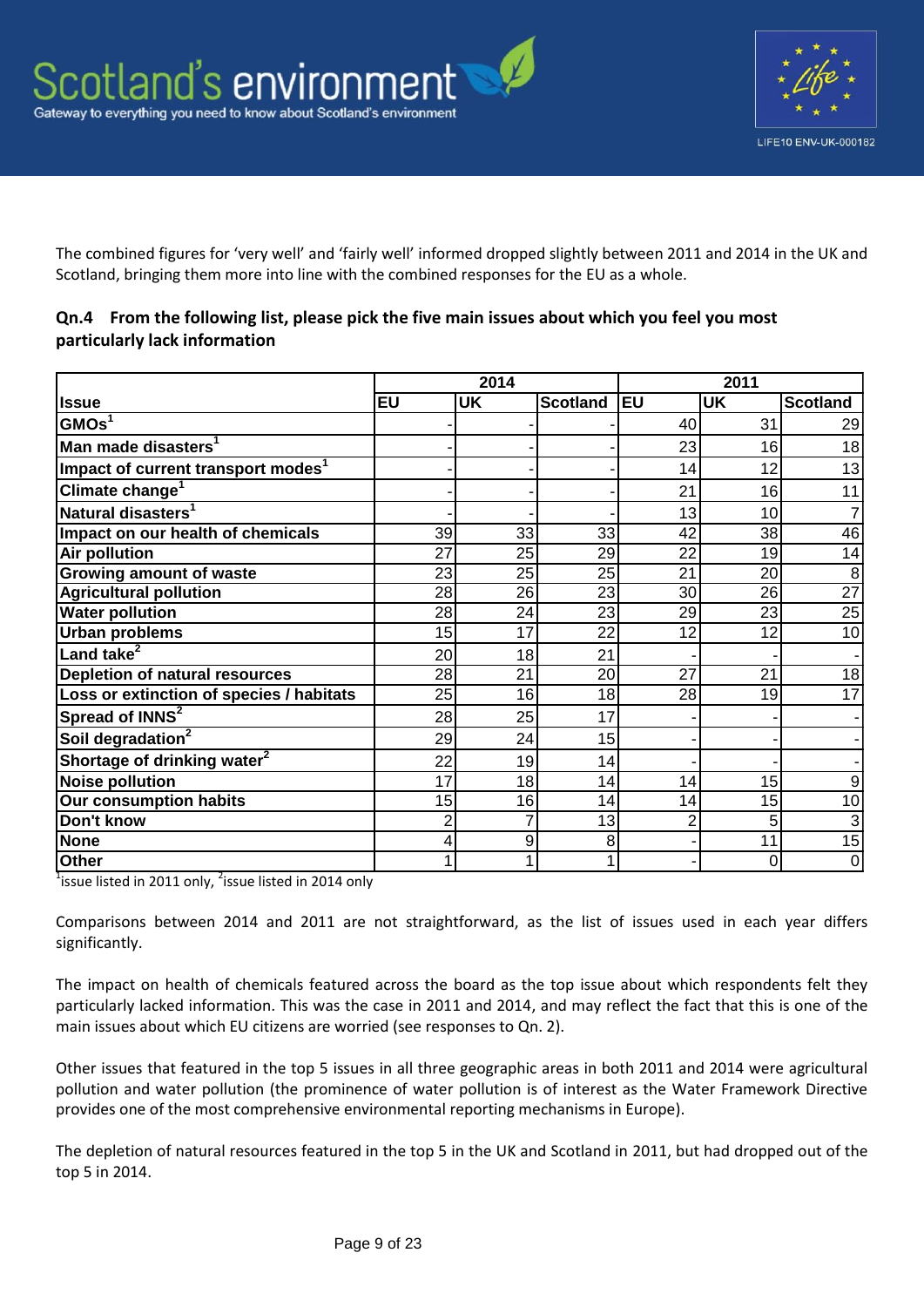

Air pollution did not feature in any top 5 in 2011, but was in the top 5 in both the UK and Scotland in 2014. This may tie in with the increasing prominence of air pollution as an issue about which people are worried (see responses to Qn. 2).

In 2011, Genetically Modified Organisms (GMOs) featured in second place across the three geographic areas, but this issue was not included in the list for the 2014 survey.

Conversely, the spread of Invasive Non Native Species (INNS) featured in the top 5 in both the EU and UK in 2014, but this issue was not included in the list for the 2011 survey.

## **A strong perceived relationship between the environment and the economy**

**Qn.9.1 To what extent do you agree or disagree with the following statement, the protection of the environment can boost economic growth in the EU?**

|                      | 2014      |     |                 | 2011 |    |                 |  |
|----------------------|-----------|-----|-----------------|------|----|-----------------|--|
|                      | <b>EU</b> | UKI | <b>Scotland</b> | EU   |    | <b>Scotland</b> |  |
| <b>Totally agree</b> | 29        | 21  | 23              | 29   | 22 | 30              |  |
| Tend to agree        | 45        |     |                 | 48   | 51 |                 |  |
| Tend to disagree     |           |     |                 | 13   | 15 |                 |  |
| Totally disagree     |           |     |                 |      |    |                 |  |
| Don't know           |           | 18  |                 |      |    |                 |  |



The inner three rings show results for 2014 (EU, UK, Sco), the outer three rings for 2011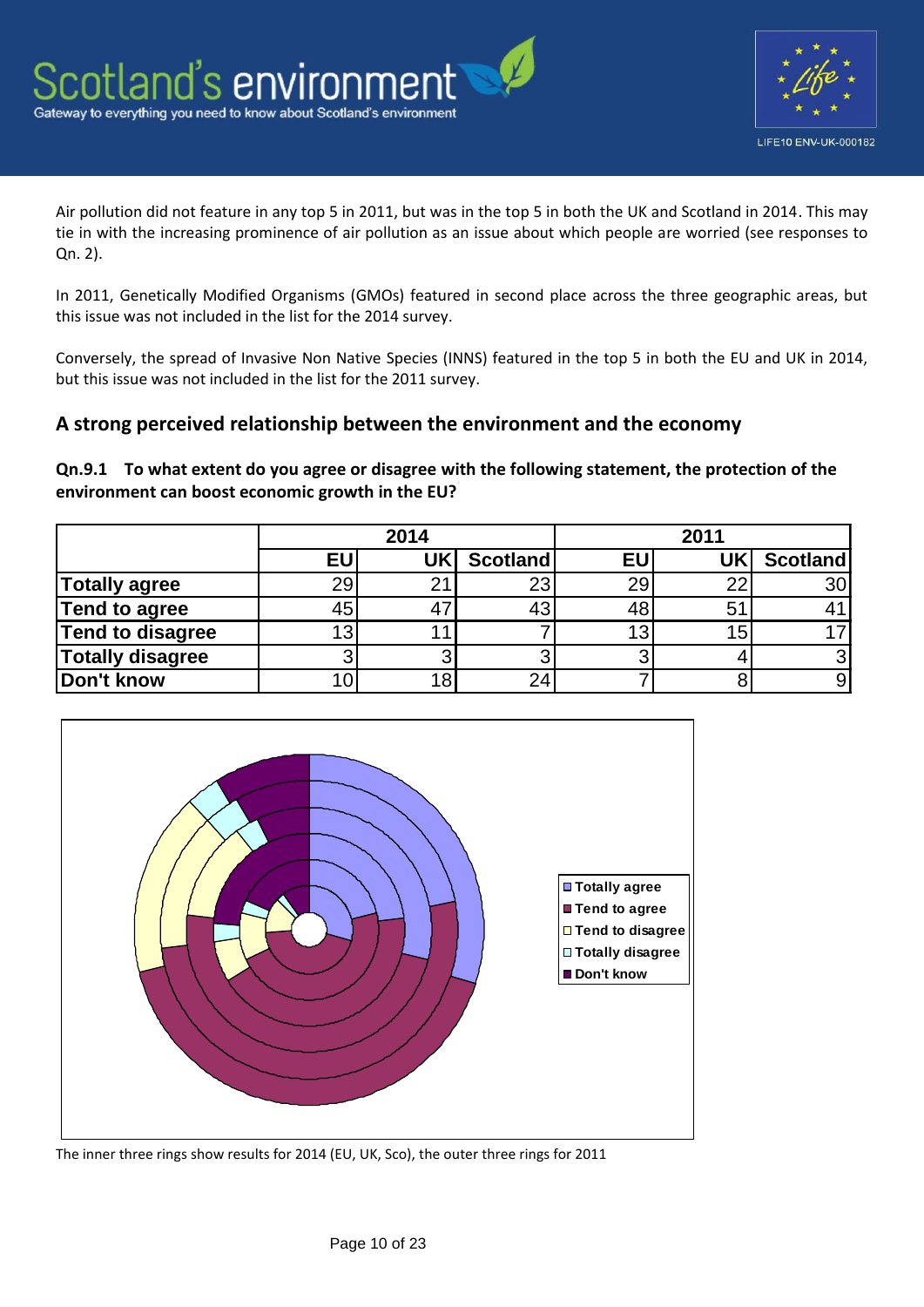

A clear majority of respondents either totally agreed or tended to agree that protection of the environment could boost economic growth in the EU, which is of interest given the difficult economic conditions that have been experienced across the EU in recent years.

Agreement with the statement was slightly stronger across the EU than in the UK or Scotland and slightly stronger in 2011 than in 2014.

A significant number of respondents said they didn't know whether they agreed with the statement in 2014, particularly in Scotland, although the result for Scotland should be treated with caution given the small number of respondents.

**Qn.9.2 To what extent do you agree or disagree with the following statement, the efficient use of natural resources can boost economic growth in the EU?**

|                         | 2014 |                |                 | 2011            |     |                 |  |
|-------------------------|------|----------------|-----------------|-----------------|-----|-----------------|--|
|                         | EU   | UK             | <b>Scotland</b> | <b>EU</b>       | UKI | <b>Scotland</b> |  |
| <b>Totally agree</b>    | 33   |                | 15              | 34 <sub>1</sub> | 29  | 37              |  |
| <b>Tend to agree</b>    |      | 5 <sup>′</sup> | 51              | 49              | 55  |                 |  |
| <b>Tend to disagree</b> |      |                |                 |                 |     |                 |  |
| <b>Totally disagree</b> |      |                |                 |                 |     |                 |  |
| Don't know              |      |                | 26              |                 |     |                 |  |



The inner three rings show results for 2014 (EU, UK, Sco), the outer three rings for 2011

Again, a clear majority of respondents either totally agreed or tended to agree that the efficient use of natural resources could boost economic growth in the EU.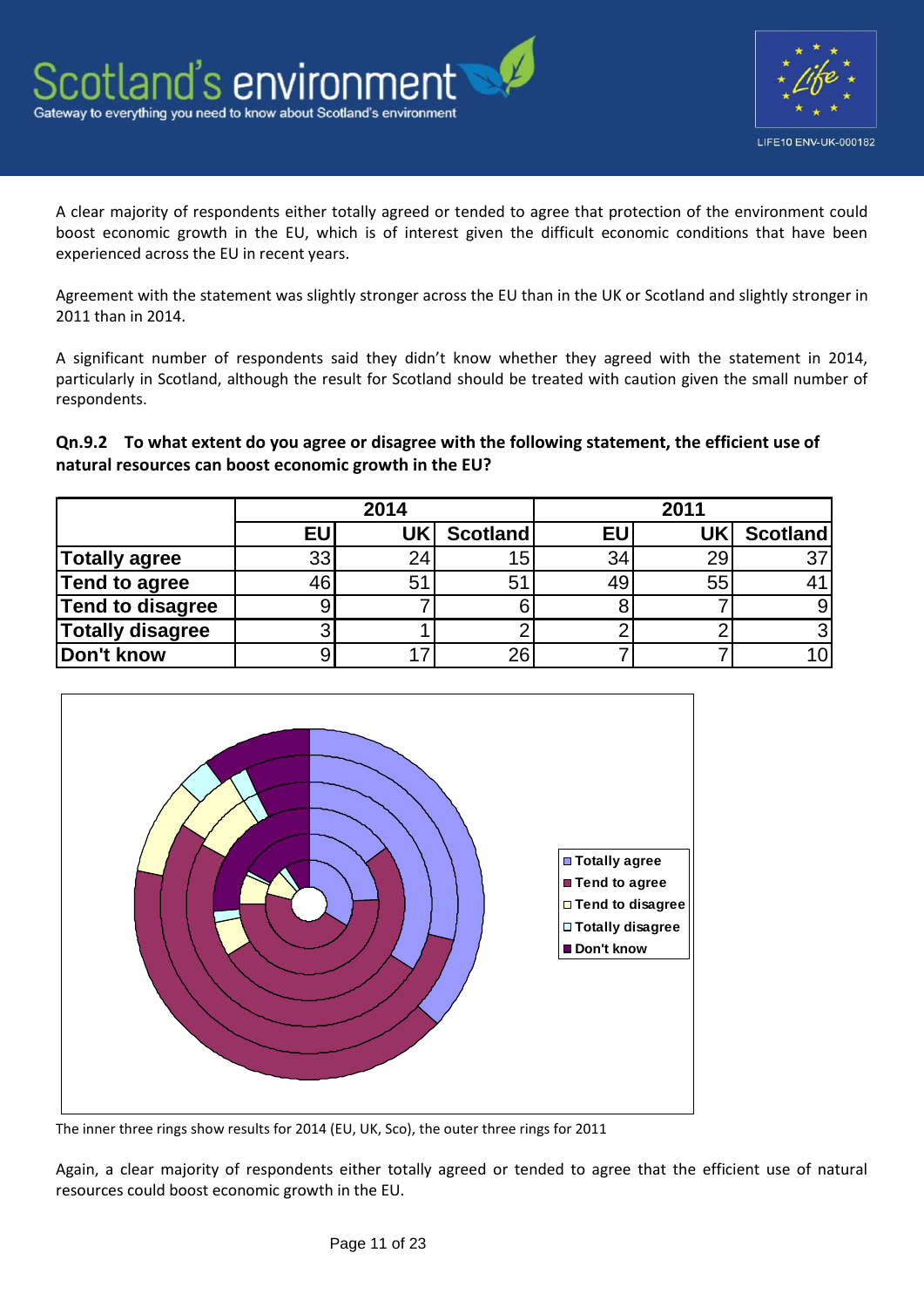

Responses followed a similar pattern to those for question 9.1 (see above), in that agreement with the statement was slightly stronger in 2011 than in 2014, with the number of 'don't know' responses increasing in the second survey.

The numbers in total agreement showed a decline across the board between 2011 and 2014, with a particularly marked decline in Scotland. This corresponds with a general weakening in agreement with the statement between the two surveys, and an increase in uncertainty.

## **Shared responsibility to protect the environment**

### **Qn.7 On which of the following criteria do you think measurement of progress in (OUR COUNTRY) should be based?**

|                                             | 2014            |    |          | 2011 |    |                 |
|---------------------------------------------|-----------------|----|----------|------|----|-----------------|
|                                             | EU              | UK | Scotland | ΕU   | JΚ | Scotland        |
| Equally on social, economic and             |                 |    |          |      |    |                 |
| environmental criteria                      | 59              | 62 | 59       |      | 56 | 46I             |
| Mostly on social and environmental criteria | 20 <sub>1</sub> |    | 26       |      | 18 | 23 <sub>l</sub> |
| Mostly on economic criteria such as GDP     |                 |    |          |      | 16 | 20 <sup>1</sup> |
| Don't know                                  |                 |    |          |      | 10 |                 |



The inner three rings show results for 2014 (EU, UK, Sco), the outer three rings for 2011

A majority of respondents favoured measures of progress being based equally on social, economic and environmental criteria, there being few differences between 2011 and 2014, except in Scotland.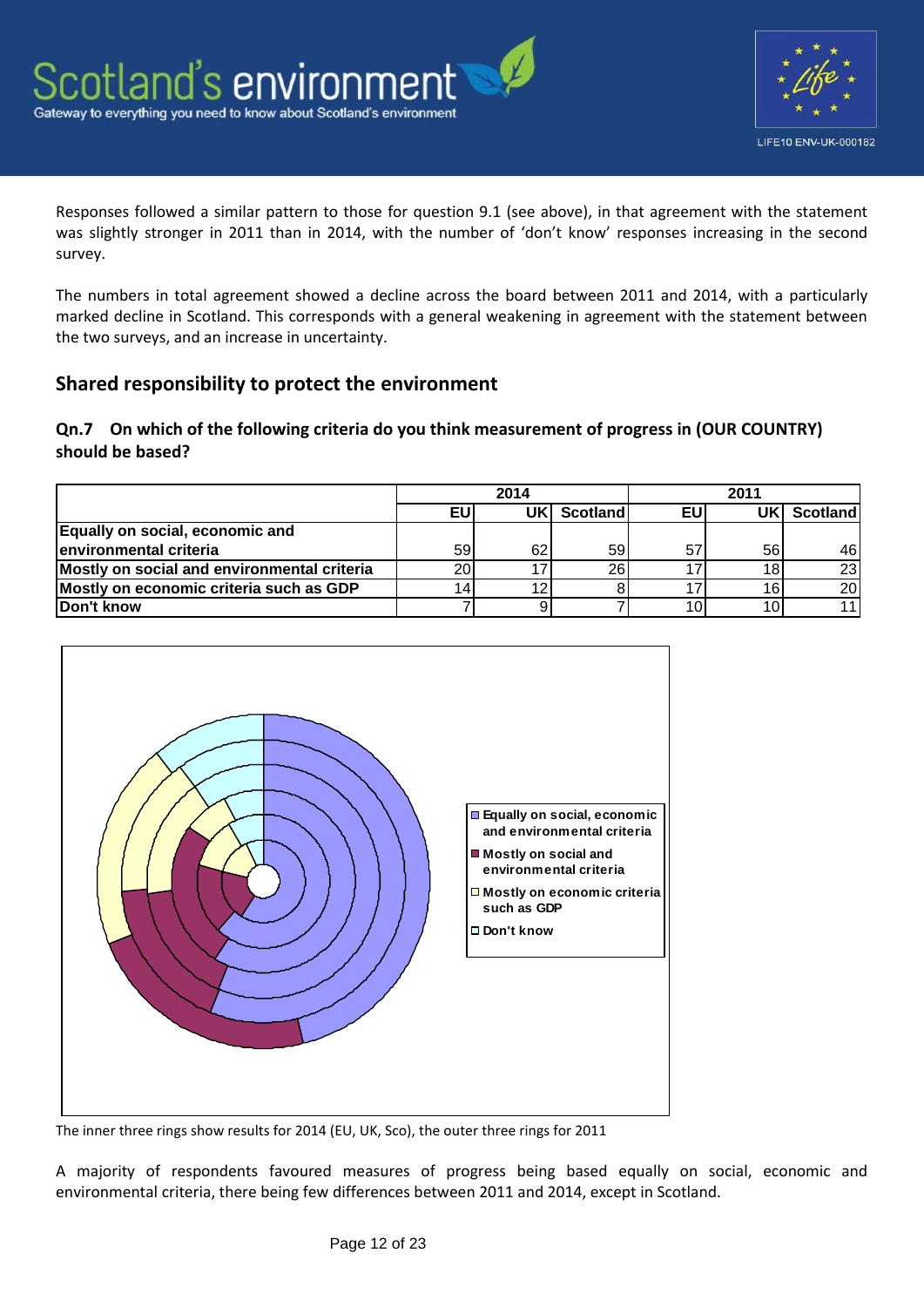

The next most popular response was to base measures of progress mostly on social and environmental criteria, with only a minority favouring measures being based mainly on economic criteria such as GDP.

#### **Qn.16 In your opinion, is each of the following doing too much, doing about the right amount, or not doing enough to protect the environment?**

|                      |                        | 2014            |                 |                 | 2011            |                |                 |
|----------------------|------------------------|-----------------|-----------------|-----------------|-----------------|----------------|-----------------|
|                      |                        | EU              | <b>UK</b>       | <b>Scotland</b> | EU              | <b>UK</b>      | <b>Scotland</b> |
|                      | Doing too much         |                 |                 | 3               | 2               |                | 0               |
| <b>Big companies</b> | Doing the right amount | 15              | 14              | 16              | 14              | 15             | 14              |
| and industry         | Not doing enough       | $\overline{77}$ | $\overline{71}$ | 64              | 79              | 77             | $\overline{82}$ |
|                      | Don't know             | 7               | 14              | $\overline{17}$ | 5               | 7              | 4               |
|                      |                        |                 |                 |                 |                 |                |                 |
| <b>Citizens</b>      | Doing too much         | 2               |                 | 2               | 2               | 2              | 0               |
| themselves           | Doing the right amount | 29              | 31              | 33              | 23              | 27             | $\overline{25}$ |
|                      | Not doing enough       | 65              | 61              | 56              | $\overline{71}$ | 67             | 69              |
|                      | Don't know             | 4               | 7               | 9               | 3               | 5              | 6               |
|                      |                        |                 |                 |                 |                 |                |                 |
| The national         | Doing too much         |                 | 1               | 2               | 2               | $\overline{2}$ |                 |
|                      | Doing the right amount | 21              | 24              | 26              | 20              | 24             | 18              |
| government           | Not doing enough       | 70              | 64              | 54              | 72              | 66             | 68              |
|                      | Don't know             | 8               | 11              | 18              | 6               | 8              | $\overline{13}$ |
|                      |                        |                 |                 |                 |                 |                |                 |
| <b>The European</b>  | Doing too much         | 3               | 3               | 4               | 3               | 4              | 0               |
| <b>Union</b>         | Doing the right amount | 23              | 19              | 24              | 26              | 19             | $\overline{17}$ |
|                      | Not doing enough       | $\overline{56}$ | 48              | $\overline{36}$ | 59              | 60             | 61              |
|                      | Don't know             | 18              | 30              | 36              | 12              | 18             | $\overline{22}$ |
|                      | Doing too much         | 2               | 1               |                 |                 |                |                 |
| Your city, town      | Doing the right amount | 43              | 45              | 43              |                 |                |                 |
| or village           | Not doing enough       | 48              | 42              | 38              |                 |                |                 |
|                      | Don't know             | 7               | 12              | 15              |                 |                |                 |
|                      | Doing too much         |                 | 1               | $\Omega$        |                 |                |                 |
|                      | Doing the right amount | 37              | 40              | 41              |                 |                |                 |
| Your region          | Not doing enough       | 50              | 42              | 40              |                 |                |                 |
|                      | Don't know             | 12              | $\overline{17}$ | 19              |                 |                |                 |

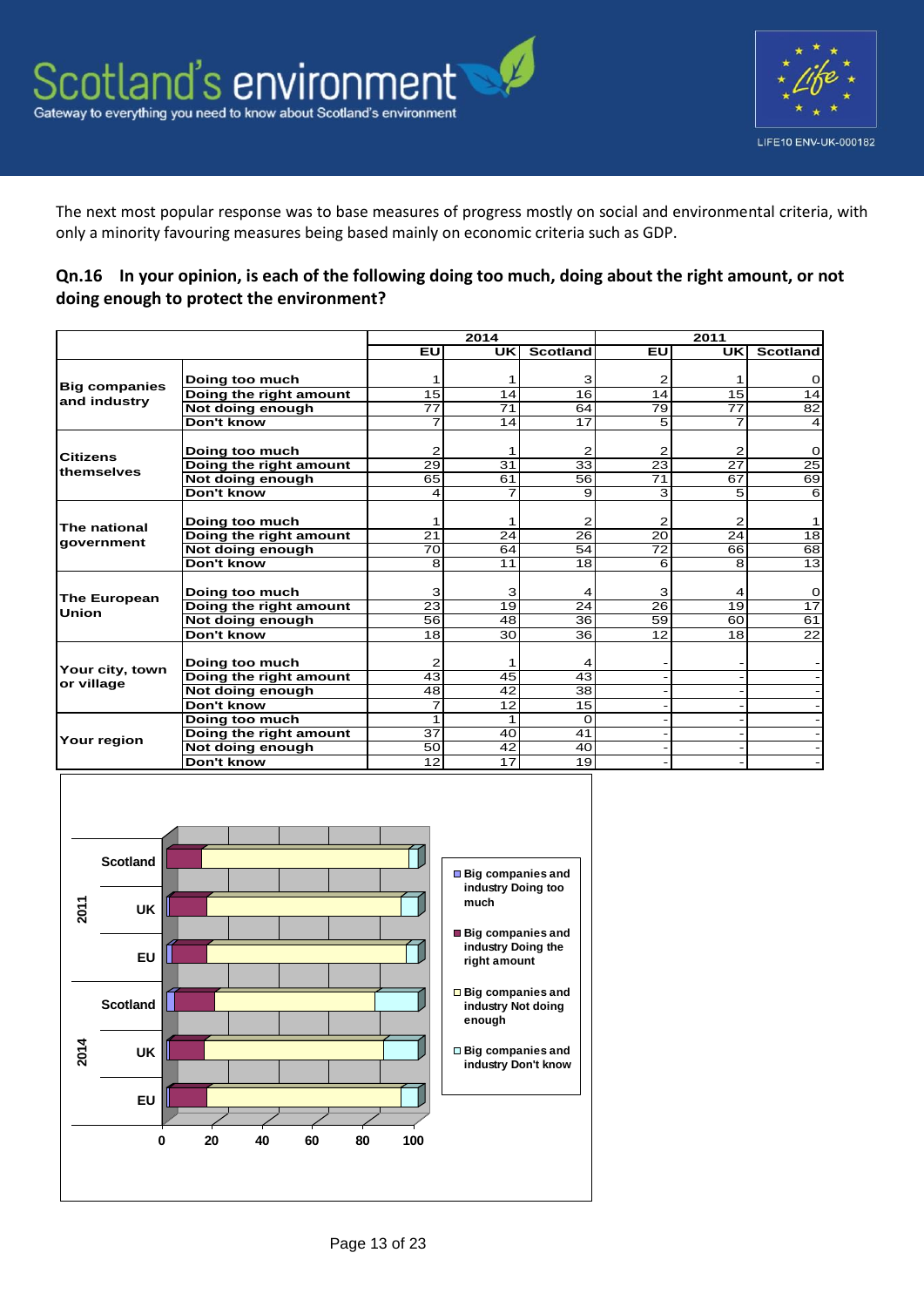

A large majority of respondents across the board felt that big companies and industry were not doing enough to protect the environment. Typically about 15% felt that they were doing the right amount, and very few respondents felt they were doing too much.

The number of 'don't know' responses increased significantly in the UK and Scotland between 2011 and 2014.



As with big companies and industry, a majority of respondents felt that citizens themselves were not doing enough to protect the environment, although more respondents felt that citizens were doing the right amount compared to big companies and industry. Again, very few respondents felt that citizens were doing too much to protect the environment.

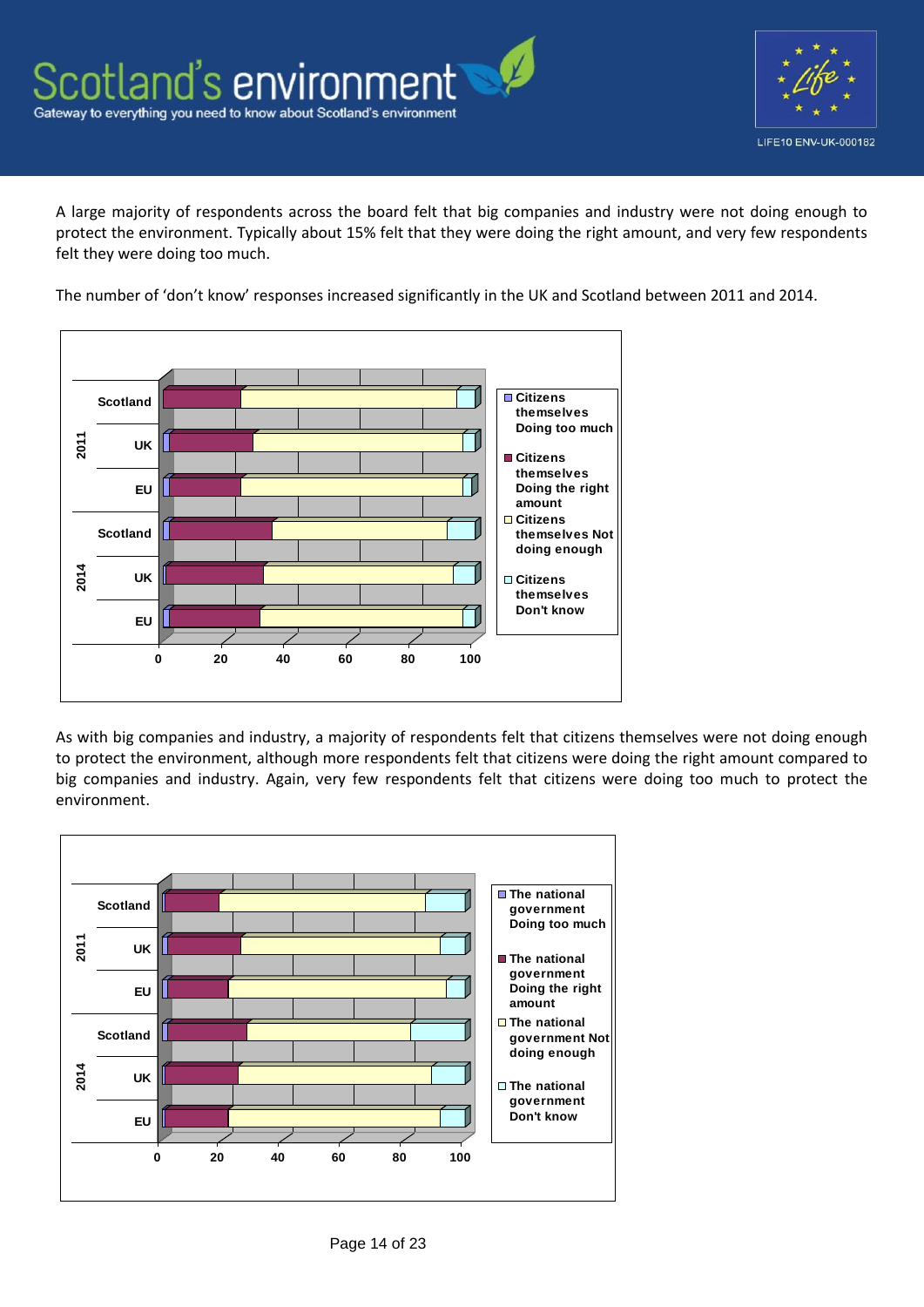



Responses for the national government followed a similar pattern to those for citizens themselves, with more respondents feeling that the government was doing the right amount to protect the environment compared to big companies and industry, but a majority still feeling that their government was not doing enough.



In most instances, the majority of respondents felt that the EU was not doing enough to protect the environment. Notable exceptions were in the UK and Scotland in 2014, when around a third of respondents said they didn't know whether or not the EU was doing enough. This is one of the highest rates of 'don't know' responses in both the 2011 and 2014 surveys, and may reflect a lack of awareness of the role of the EU in the UK as a whole and Scotland.

As with citizens and national governments, the EU faired better than big companies and industry in the number of respondents who felt that it was doing the right amount to protect the environment.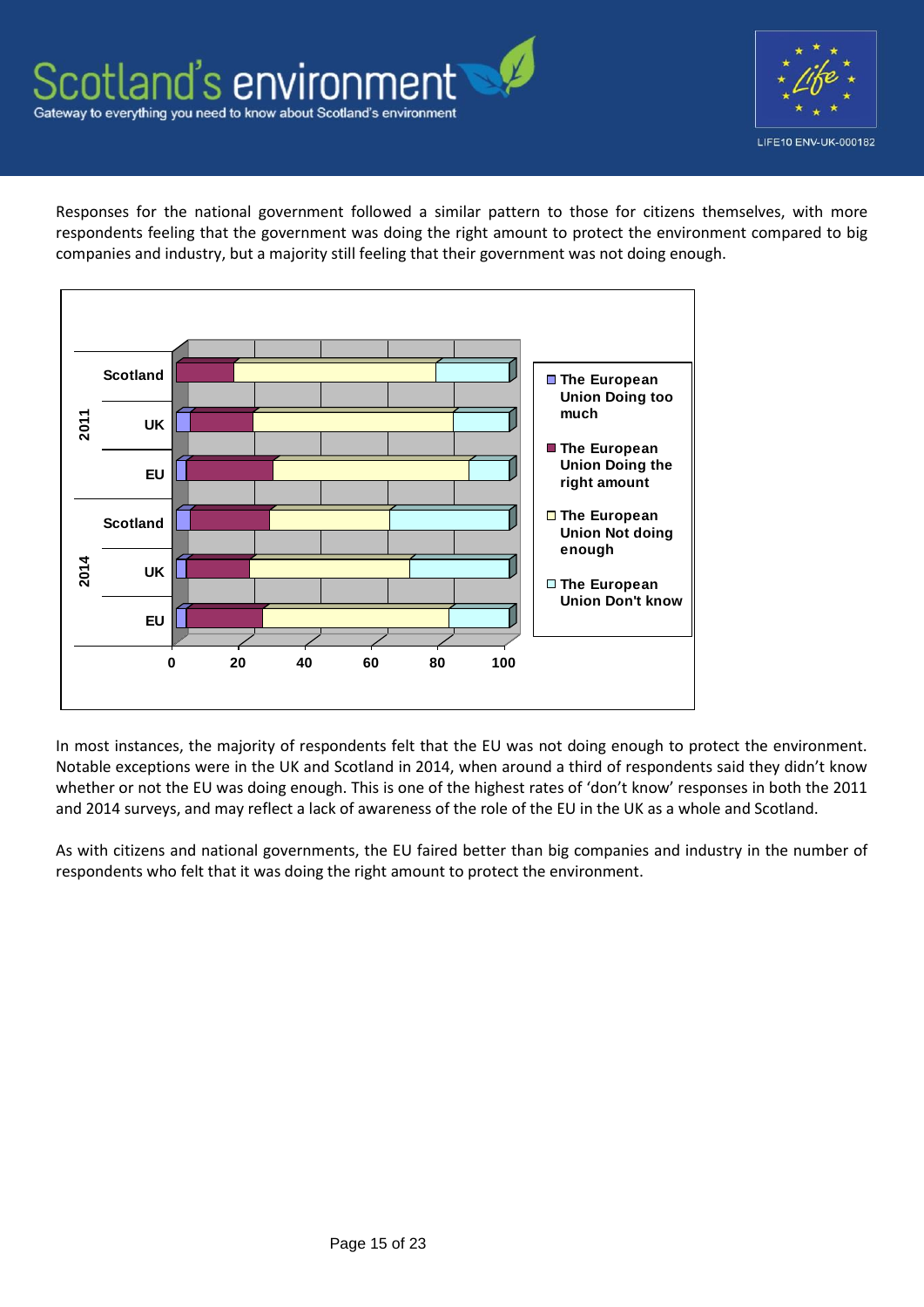



## **The most effective ways of tackling environmental problems**

#### **Qn.17 In your opinion, which of the following would be the two most effective way(s) of tackling environmental problems?**

|                                                              | 2014            |                 |                 | 2011            |                 |                 |
|--------------------------------------------------------------|-----------------|-----------------|-----------------|-----------------|-----------------|-----------------|
| <b>Action</b>                                                | EU              | UKI             | <b>Scotland</b> | EU              | UK              | <b>Scotland</b> |
| Using natural resources more efficiently <sup>1</sup>        |                 |                 |                 | 24              | 34              | 35              |
| Providing more information on environmental issues           | 31              | 39              | 47              | 26              | 32              | 26              |
| Introducing heavier fines for offenders                      | 40              | 37              | 35              | 36I             | 32              | 33              |
| <b>Ensuring better enforcement of existing environmental</b> |                 |                 |                 |                 |                 |                 |
| legislation                                                  | 30 <sup>l</sup> | 27 <sup>1</sup> | 31              | 25              | 17              | 13              |
| Ensuring higher financial incentives (e.g. tax breaks,       |                 |                 |                 |                 |                 |                 |
| subsidies) to industry, business and citizens who protect    |                 |                 |                 |                 |                 |                 |
| the environment                                              | 33              | 30              | 26              | 28I             | 26              | 26              |
| Introducing or increasing taxation on environmentally        |                 |                 |                 |                 |                 |                 |
| damaging activities                                          | 18 <sub>l</sub> | 16              | 17              | 15 <sup>1</sup> | 10 <sub>1</sub> | 5               |
| Introducing stricter environmental legislation               | <b>25</b>       | 19              | 14              | <b>26</b>       | 18              | 18 <sub>1</sub> |
| Don't know                                                   |                 |                 |                 |                 |                 | 5 <sub>1</sub>  |
| <b>Other</b>                                                 |                 |                 |                 |                 |                 |                 |
| <b>None</b>                                                  |                 |                 |                 |                 |                 |                 |

<sup>1</sup>option listed in 2011 only

Introducing heavier fines for offenders featured in the top two responses across the board in 2011 and 2014.

Provision of more information on environmental issues was the top answer in both the UK and Scotland in 2014. This option was placed third in these countries in 2011, when the top response was using natural resources more efficiently. This option, however, was not listed in the 2014 survey.

The provision of financial incentives (e.g. tax breaks or subsidies) for measures to protect the environment was the second most popular option across the EU in 2011 and 2014.

Increased use of taxation was the least popular option.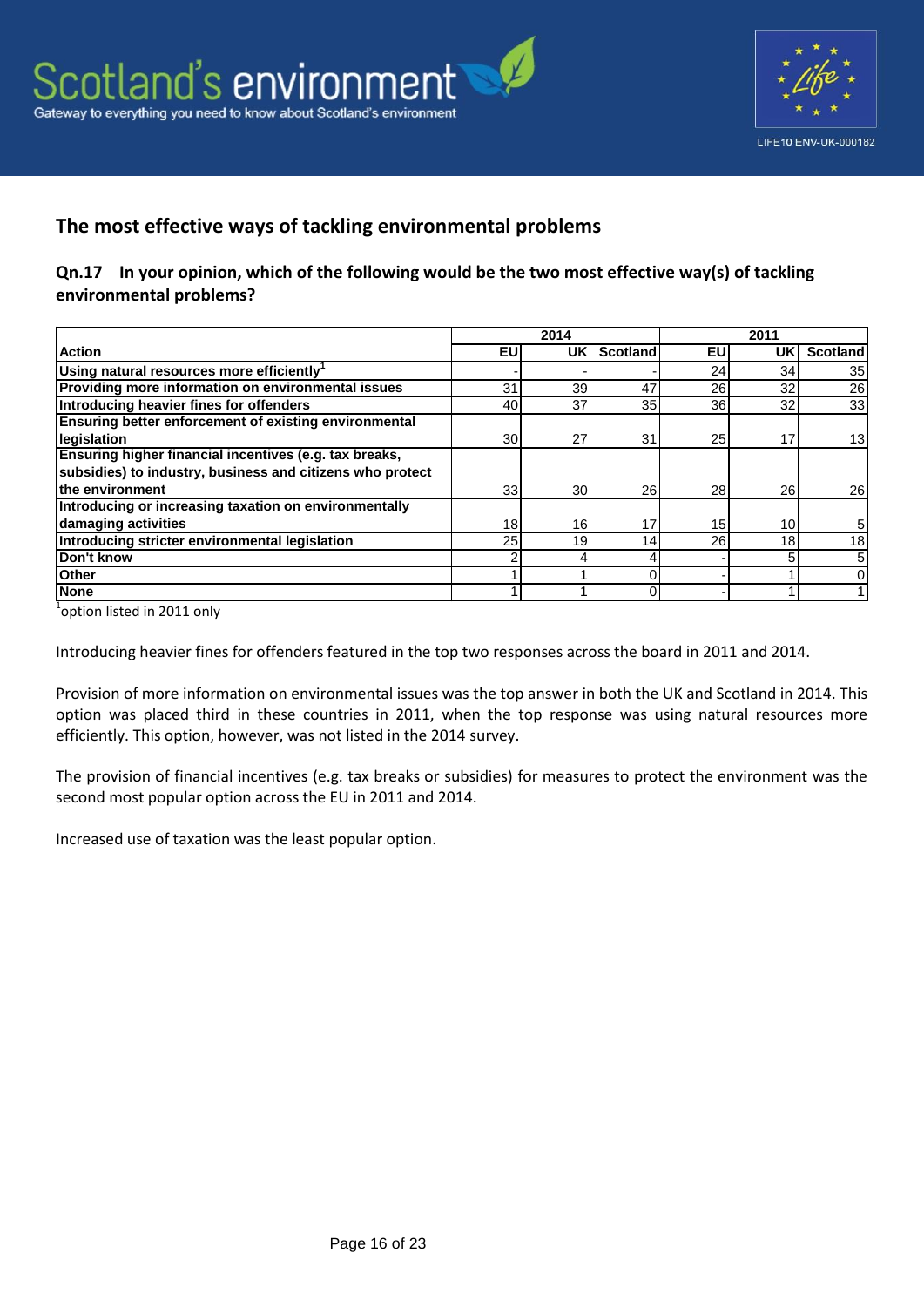



## **The role of the EU in protecting the environment**

**Qn.15 When it comes to protecting the environment, do you think that decisions should be made by the (NATIONALITY) government or made jointly with the EU?**

|                     | 2014 |     |          |    | 2011 |                 |
|---------------------|------|-----|----------|----|------|-----------------|
|                     | EU   | UKI | Scotland | EU | UKl  | <b>Scotland</b> |
| National government | 36   | 5U  | 62       | າາ | 58   |                 |
| Jointly with the EU | 60   | 45  | 35       | 64 | 39   | 33              |
| Don't know          |      |     | ⌒        |    |      | 6               |



The inner three rings show results for 2014 (EU, UK, Sco), the outer three rings for 2011

In the UK and Scotland, a majority of respondents thought that decisions on protecting the environment should be made by the national government.

Across the EU, a majority thought that decisions on protecting the environment should be made jointly with the EU.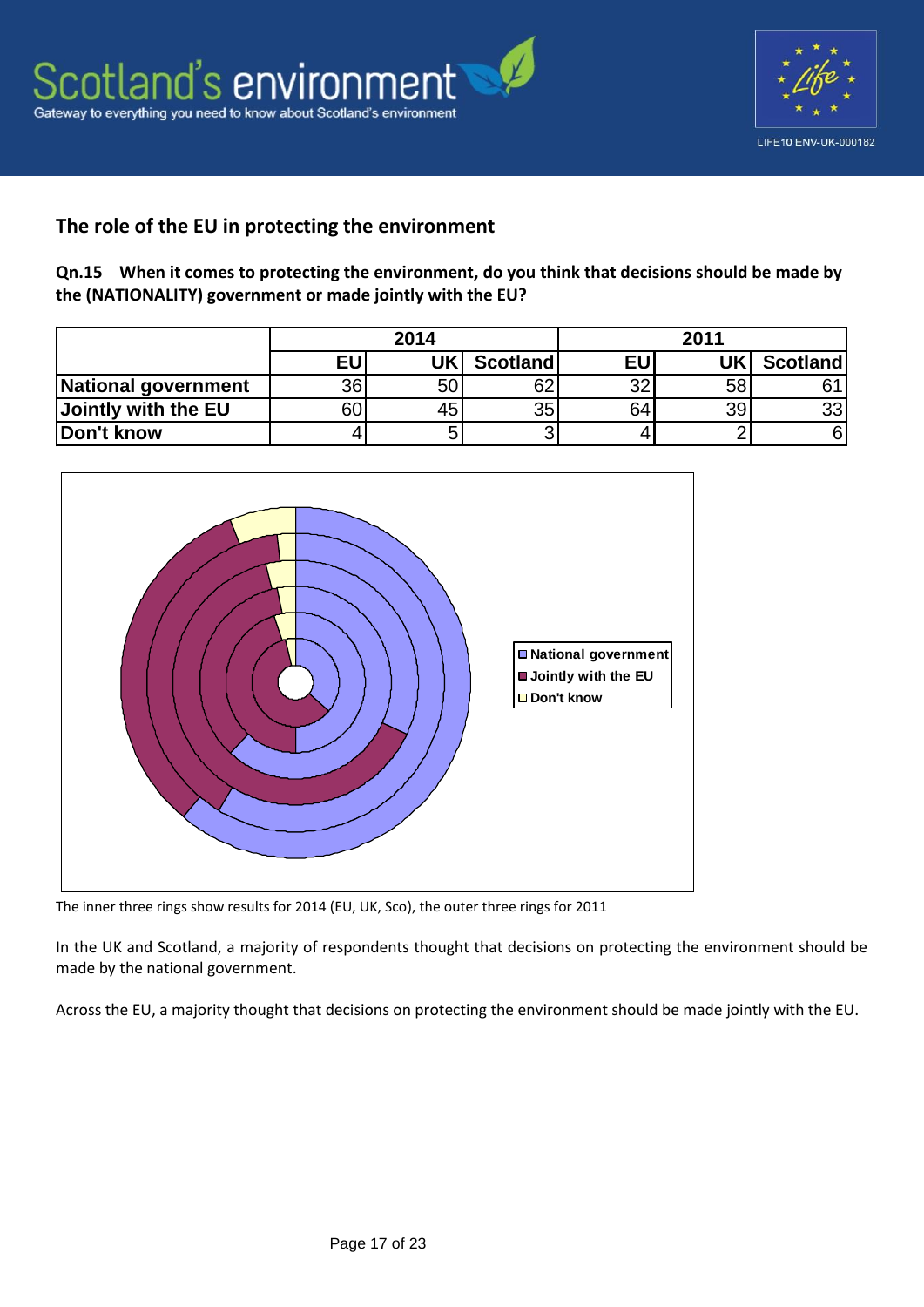

**Qn.18.1 Please tell me to what extent you agree or disagree with the following statement: European environmental legislation is necessary for protecting the environment in (OUR COUNTRY)**

|                         | 2014 |    |                 | 2011      |                 |                 |  |
|-------------------------|------|----|-----------------|-----------|-----------------|-----------------|--|
|                         | EU   | UK | <b>Scotland</b> | <b>EU</b> |                 | <b>Scotland</b> |  |
| <b>Totally agree</b>    | 36   | 23 | 15 <sub>1</sub> | 39        | 23              | רמ              |  |
| <b>Tend to agree</b>    |      |    | 45              | 43        | 43              | 42              |  |
| <b>Tend to disagree</b> |      | 15 | 19              | 10        | 15 <sub>1</sub> |                 |  |
| <b>Totally disagree</b> |      |    |                 |           |                 |                 |  |
| Don't know              |      |    | 12              | 5         |                 |                 |  |



A clear majority of respondents either totally agreed or tended to agree that European legislation was necessary for protecting the environment, although total agreement was somewhat weaker in the UK and Scotland than in the EU as a whole.

In general, levels of agreement in 2014 were slightly down on those in 2011.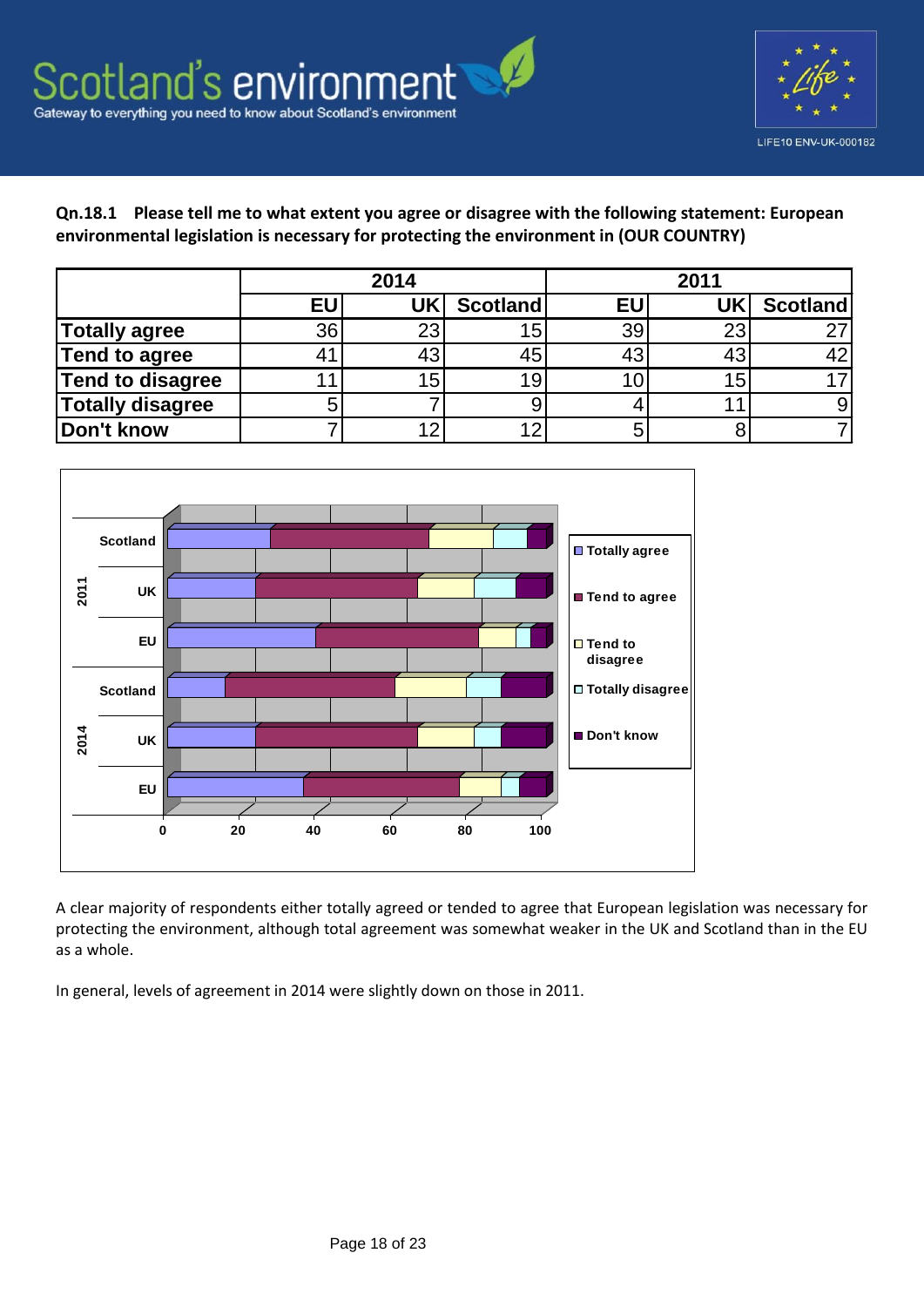



#### **Qn.18.2 The EU should be able to check that environmental laws are being applied correctly in (OUR COUNTRY)**

|                         | 2014 |           |                 |            | 2011      |          |  |
|-------------------------|------|-----------|-----------------|------------|-----------|----------|--|
|                         | EU   | <b>UK</b> | <b>Scotland</b> | <b>IEU</b> | <b>UK</b> | Scotland |  |
| <b>Totally agree</b>    |      | 26        | 33              |            |           |          |  |
| <b>Tend to agree</b>    | 39   | 40        | 38              |            |           |          |  |
| <b>Tend to disagree</b> |      | 15        |                 |            |           |          |  |
| <b>Totally disagree</b> |      |           | 12              |            |           |          |  |
| Don't know              |      |           |                 |            |           |          |  |



A majority of respondents either totally agreed or tended to agree that the EU should be able to check that environmental laws are being applied correctly in nation states, with agreement being somewhat stronger across the EU than in the UK or Scotland.

This question wasn't asked in the 2011 survey so temporal trends cannot be assessed.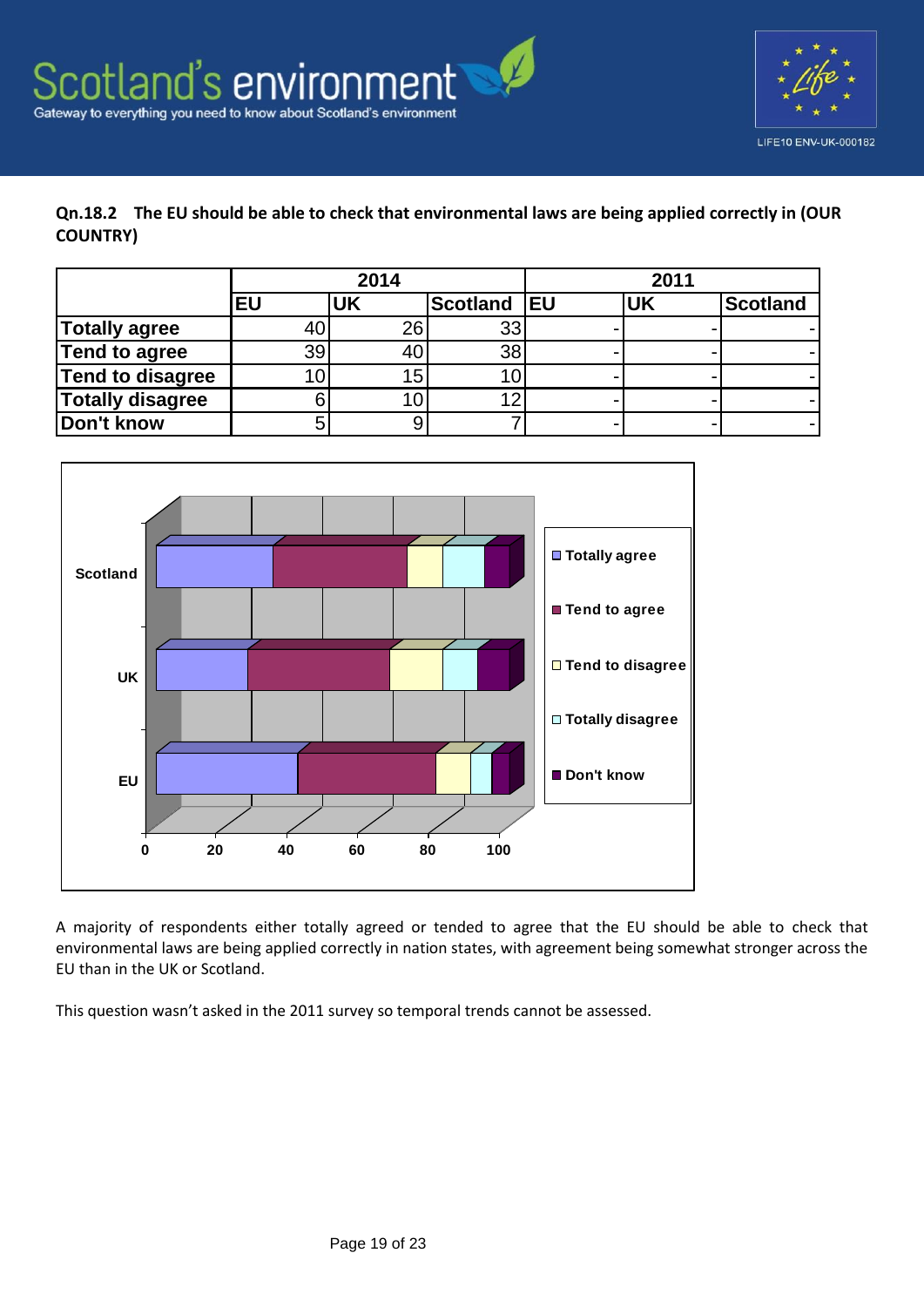

#### **Qn.18.3 The EU should assist non-EU countries to improve their environmental standards**

|                         | 2014 |    |                 |           | 2011 |                 |  |
|-------------------------|------|----|-----------------|-----------|------|-----------------|--|
|                         | EU   | UK | Scotland        | <b>EU</b> |      | <b>Scotland</b> |  |
| <b>Totally agree</b>    | 34   | 24 | 22              | 36        | 30   | 25              |  |
| Tend to agree           |      | 45 | 37              | 44        |      |                 |  |
| <b>Tend to disagree</b> |      | 13 | 15              |           | າດ   |                 |  |
| <b>Totally disagree</b> |      |    |                 |           |      | 22              |  |
| Don't know              |      |    | 15 <sub>1</sub> |           |      | 3               |  |



A majority of respondents agreed that the EU should assist non-EU countries in improving their environmental standards. Once more, agreement was somewhat stronger across the EU than in the UK or Scotland, and agreement weakened slightly between 2011 and 2014.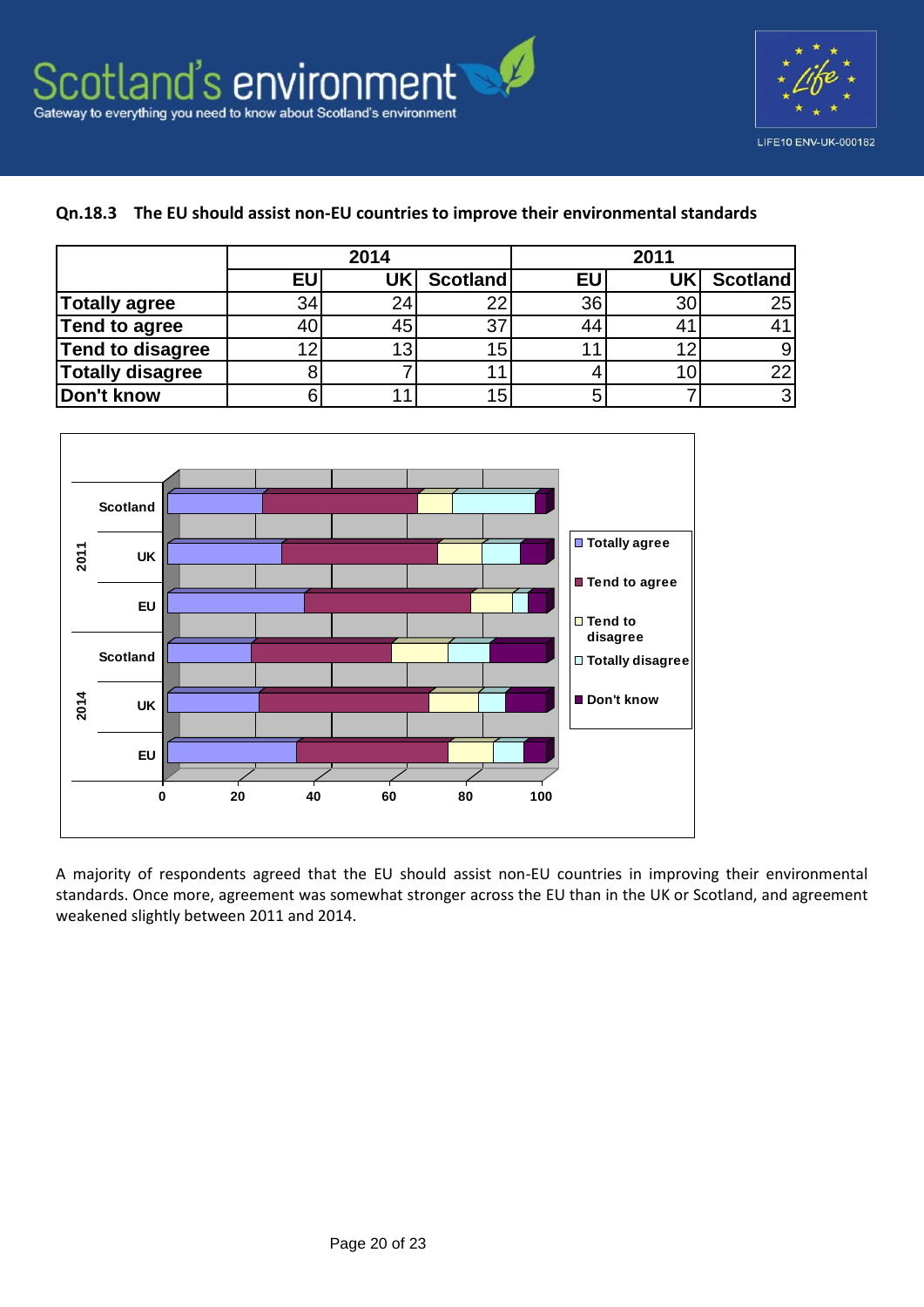

#### **Qn.18.4 More EU funding should be allocated to supporting environmentally friendly activities**

|                         | 2014 |                |                 |    | 2011 |                 |  |  |
|-------------------------|------|----------------|-----------------|----|------|-----------------|--|--|
|                         | EU   | UK             | <b>Scotland</b> | EU | UK   | <b>Scotland</b> |  |  |
| Totally agree           |      | 29             | 36              | 39 | 36   | 39              |  |  |
| Tend to agree           |      | 5 <sup>′</sup> | 44              | 38 | 50   | 38              |  |  |
| Tend to disagree        |      |                |                 |    |      |                 |  |  |
| <b>Totally disagree</b> |      |                |                 |    |      |                 |  |  |
| Don't know              |      |                |                 |    |      |                 |  |  |



There was strong agreement that more EU funding should be allocated to supporting environmentally friendly activities, with around 80% either totally agreeing or tending to agree with this statement, across the board in both 2011 and 2014.

## **Summary of key points**

The two surveys presented little evidence of significant shifts in the attitudes of EU, UK or Scottish citizens towards the environment between 2011 and 2014.

Protection of the environment was clearly an issue of importance to the majority of survey respondents.

Air pollution, water pollution, the growing amount of waste and the impact of chemicals on health featured prominently as issues of concern in the EU, UK and Scotland. There is some evidence that air pollution has increased as an issue of concern between 2011 and 2014.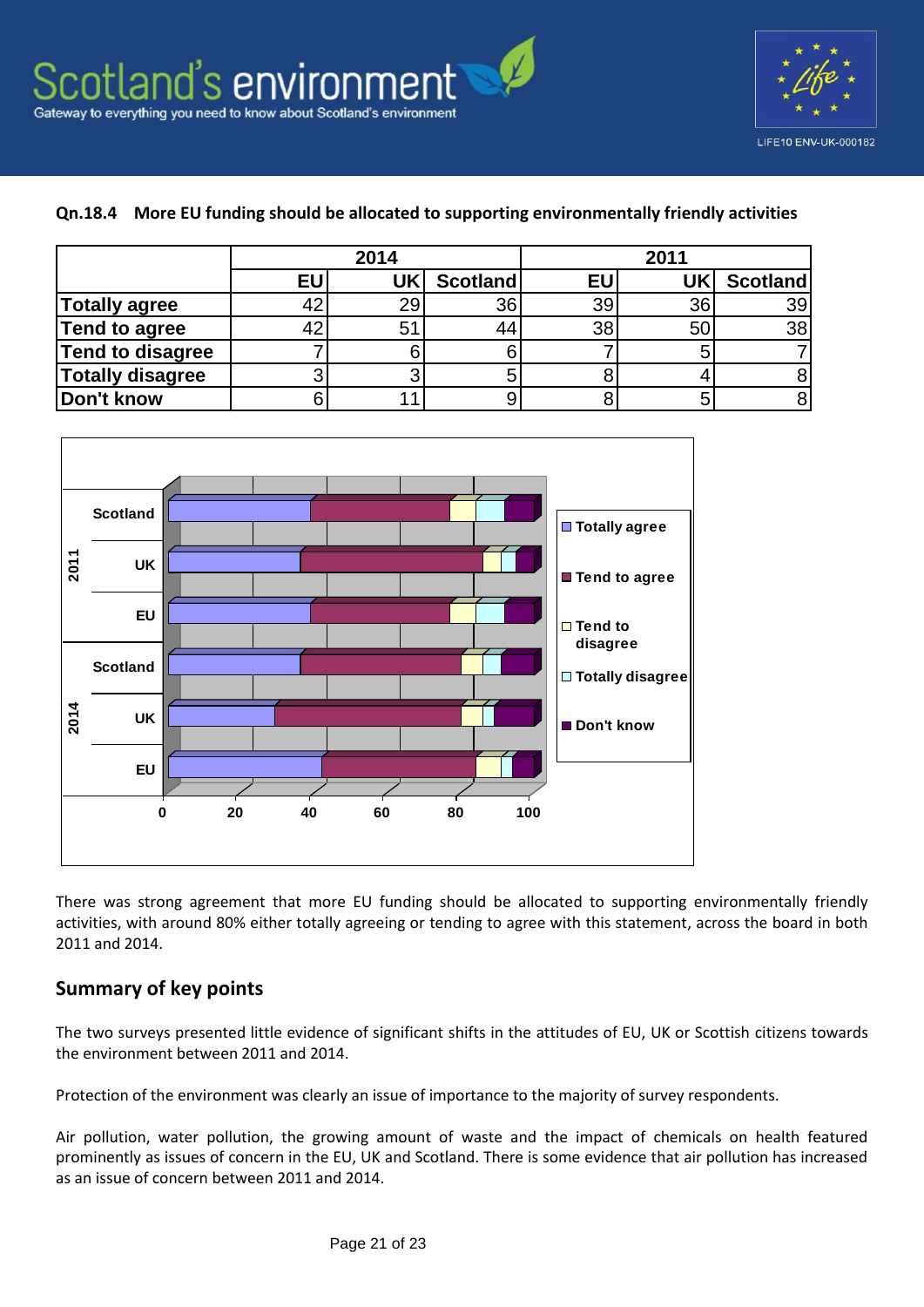

Climate change was mentioned as an issue of concern by around a quarter to a third of respondents in 2011, which made it a notable issue but by no means prominent at the top of the list. The issue was not included in the list of options for the 2014 survey.

Amongst the [key messages](http://www.environment.scotland.gov.uk/get-informed/state-of-the-environment-summary) in the 2014 report on the State of Scotland's Environment, air pollution (particularly in urban areas), climate change, threats to species and habitats, and nutrient pollution in freshwaters are highlighted as areas of concern. There is therefore some overlap with the concerns of citizens in the EU, UK and Scotland as expressed in these surveys, but not complete agreement. For example, the impact of chemicals on health seems to be a more significant and growing concern for citizens than climate change. This may reflect the fact that climate change is considered to be a global issue, of less immediacy in people's lives.

A clear majority of respondents agreed that they had a role to play in protecting the environment.

Amongst activities undertaken recently for environmental reasons, recycling, reducing energy consumption, choosing more environmentally friendly modes of transport and reducing waste all featured prominently with respondents.

In terms of what respondents considered should be the top priorities in daily life to protect the environment, recycling, reducing energy use, using public transport and reducing food waste all featured prominently.

Most respondents considered themselves to be fairly well informed about environmental issues, but between a quarter and a third considered themselves to be fairly badly informed.

The impact on health of chemicals is an issue about which survey respondents clearly feel they lack information, and this also features on the list of environmental concerns.

Agricultural pollution and water pollution also featured as issues about which respondents felt they lacked information, and air pollution seemed to increase in prominence between 2011 and 2014, which may tie in with responses about environmental concerns.

There was widespread agreement that protection of the environment can boost economic growth in the EU.

Similarly, there was widespread agreement that the efficient use of natural resources can boost economic growth in the EU.

A majority of respondents thought that measures of progress should be based equally on social, environmental and economic criteria, with only a minority favouring measures being based mainly on economic criteria such as GDP.

Respondents clearly indicated that big companies and industry, individual citizens, national governments and the EU all needed to do more to protect the environment. Very few respondents felt that too much was being done by anyone to protect the environment, and big companies and industry were the ones that most respondents felt were not doing enough.

Introduction of heavier fines, use of financial incentives and provision of better information were seen to be the most effective ways of tackling environmental problems.

Across the EU, a majority of respondents indicated that decisions on protecting the environment should be made jointly by national governments and the EU, where as a majority in both the UK and Scotland felt that decisions should be made by the national government.